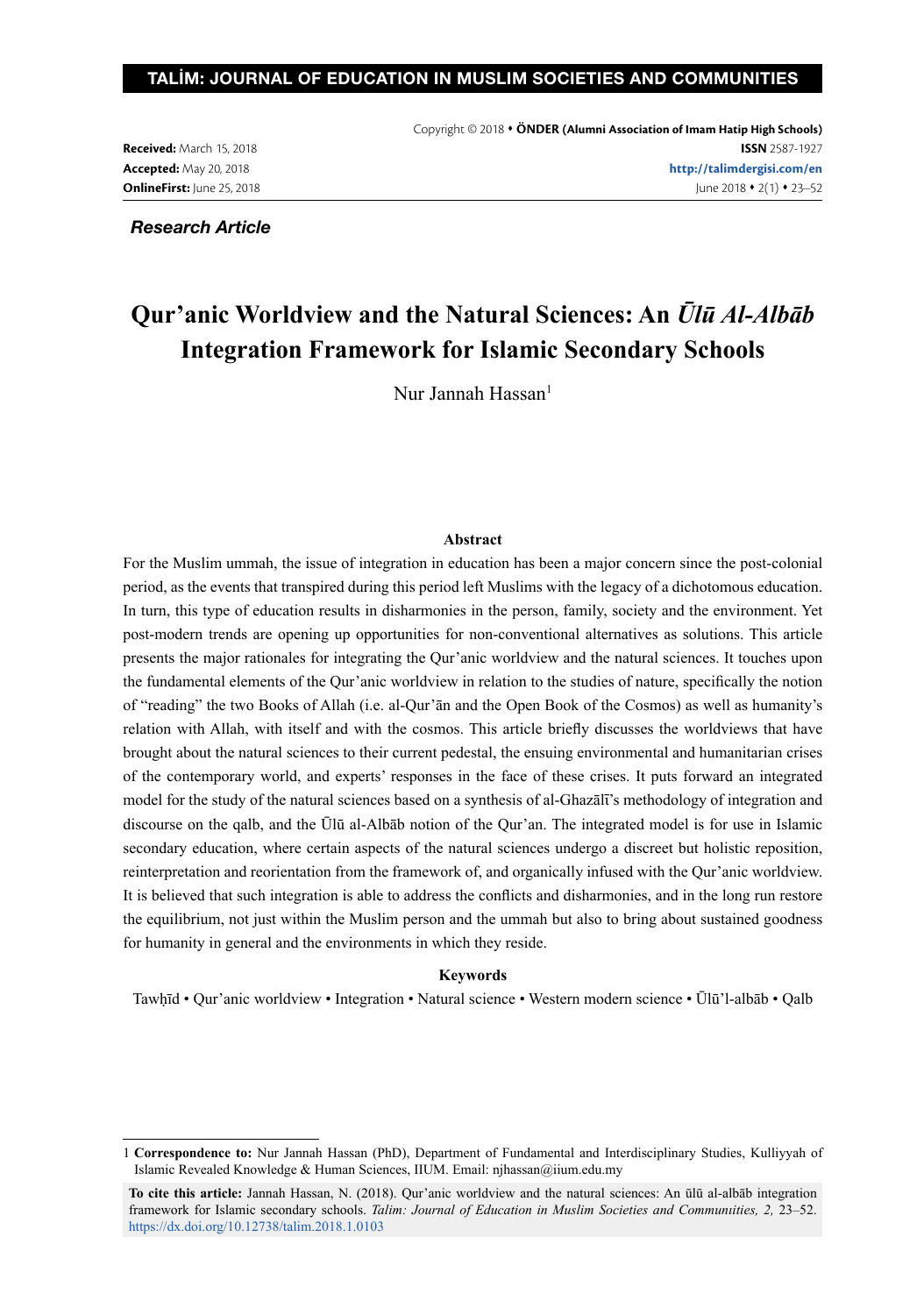The place of science and technology in nation building is indisputable. A nation without a sound scientific culture and understanding, wanting in the proliferation of science, and lacking original and competitive developments in technology will forever remain a consumer, thereby jeopardizing the sovereignty of her mind, spirit, culture, education, ethics, economy, politics, governance and territory and leaving her at the mercy of manipulations by the world's powers that be. Beyond nationhood and on a wider *ummatic* scale, a sound scientific culture must be the ethos of a God conscious and dynamic Muslim *ummah* [global community], vis-à-vis the culture inherent among those that al-Qur'an addresses as Ūlū al-Albāb*,* without which, the *ummah* may forever subject herself to "*colonisabilité*" (Malik Bennabi, 2003). The annals of humanity are witnesses to the impacts that science and technology have had on humanity. An examination of the Islamic, the modern and the post-modern eras illustrates the magnitude that the philosophical premises on which science and technology are pursued, the impact of the type of science education and the technological savoir-faire have on the young. It is vital that Muslims develop vigorous scientific young minds and consciences based on the Qur'anic worldview, as the future lies in their hands. If Islamic education is to be key in securing a future Muslim *ummah* that is Islamically vibrant, then it is this factor that is most crucial. Such is the *ummah* that is well-equipped to not only sustain herself, but also to rise above the challenges of globalisation, capable of upholding her responsibility as the bearer of the Qur'anic message and in presenting to the world workable alternatives and solutions based on the Qur'anic worldview that spreads mercy to all (Q. 21:106-107).

Despite the plethora of works deliberating on Islamic / *Tawḥīdic* / Qur'anic science and on the need for a more integrated education, our extensive review of available works has uncovered only a very small number of studies that specifically deliberate on actually integrating elements of the Qur'anic perspectives (or anything to this effect) into the curricula implemented in Islamic secondary schools. It is surprising that this very small number is particularly more wanting in integrating Qur'anic perspectives into secondary school curricula of the natural sciences notwithstanding the great number of Islamic secondary schools declaring themselves as integrated.

Our observations and interviews with teachers, board members, students and parents of the schools that we visited between 2010 and 2013 in Malaysia (12), Indonesia (12), Southern Thailand (5), and in Brunei, Singapore, Mindanao and Ontario, Canada; as well as our analyses of the large number of curricula, syllabi and textbooks (in Malay, Indonesian, Thai and English, published in the said countries and in the U.K. between 2002 and 2015) gathered from the schools show the following. There was very little integration happening, if any, (a) in the teaching and learning processes, and (b) in the curricula, syllabi and textbooks of natural science. Our findings may be described briefly as follows: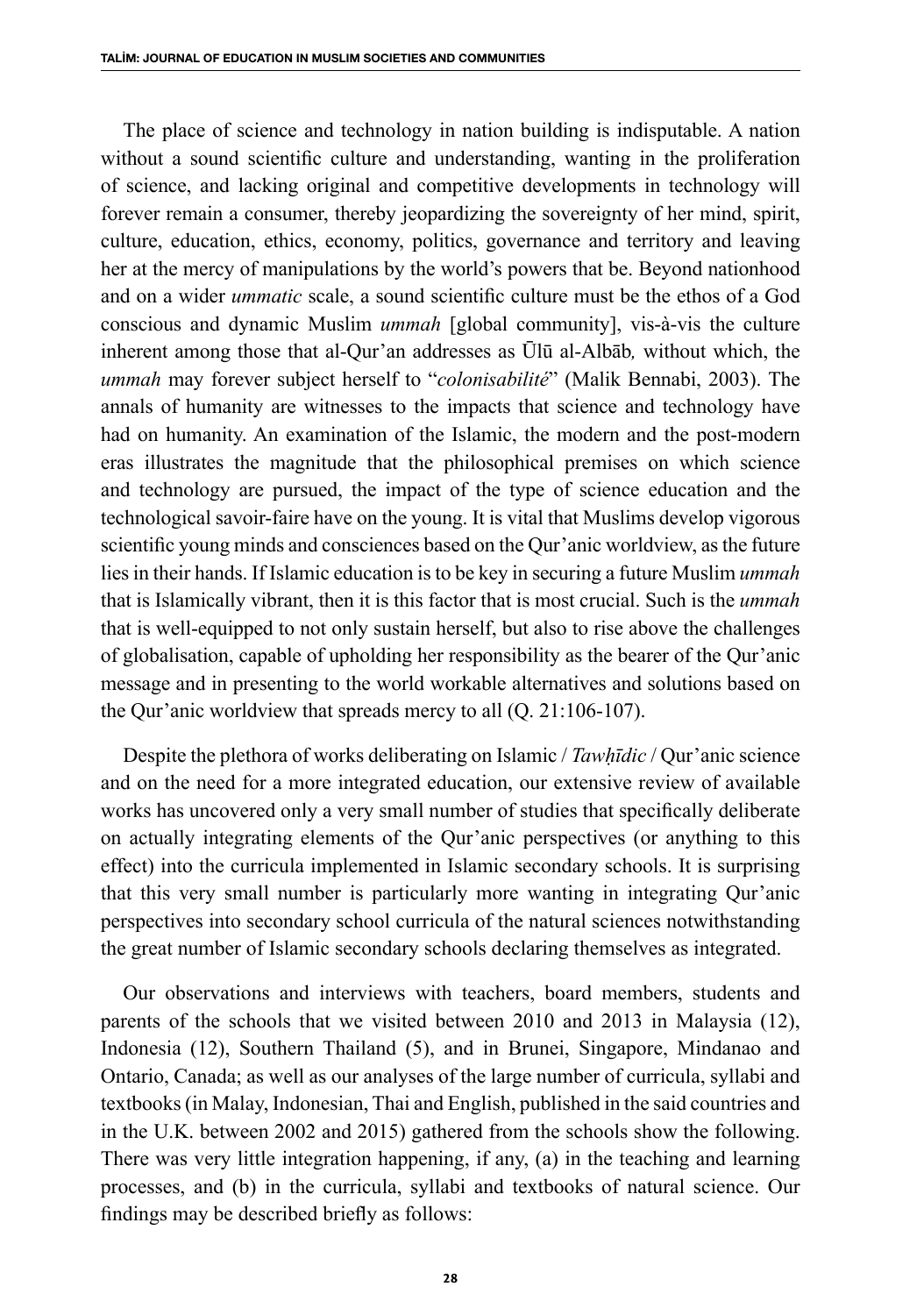- (i) The lack of comprehensive knowledge on integration (why, what, when and how), time constraints, demands of the formal syllabi and examinations caused integration to be left to the devices of individual teachers or schools, or to be side-lined altogether.
- (ii) School administrators, teachers and a portion of the public undertook integration based on respective awareness and understandings, instead of formal institutionalisation in the curricula.
- (iii) Integration constituted the study of Islamic religious subjects and the natural sciences in parallel, with minimal intersection, if any.
- (iv) Integrated curriculum was limited to commendable observances of daily prayers, Qur'an recitation/memorization, supplications, etiquette, character development and co-curricular activities.
- (v) Lack of training for teachers. With little or no formal guidance or supervision, they were encouraged to improvise on their own, resulting in superficial patching-on of Qur'anic verses/ *aḥādīth* [Prophetic traditions] in the teaching and learning processes*.*
- (vi) Stark lack of secondary school curricula, modules and textbooks of natural science used in the secondary schools visited written fully from the Qur'anic worldview.
- (vii) There was a dire need for such materials voiced by almost all teachers, administrators and members of the schools' boards.

By and large, the secondary school natural science curricula and textbooks in circulation were based on the conventional Western model of naturalism-mechanismpositivism, in which God and His attributes were left out from the study of nature, man and the universe. Some of the purported integrated materials found included a few Qur'anic verses and supplications in the opening, or at best, sparsely interspersed in the text, with little guidance or explained relevance.

This article presents an integration framework for the natural sciences, based on a synthesis of al-Ghazālī's methodology of integration and discourse on the *qalb* [spiritual heart] and the Qur'anic notion of "*Ūlū al-Albāb*" [those endued with refined intellect and insight]. Certain conventional aspects of the natural sciences undergo holistic reposition, reinterpretation and reorientation from the Qur'anic worldview, whereby humanity's relationship with God, with itself and with the cosmos form the main constructs.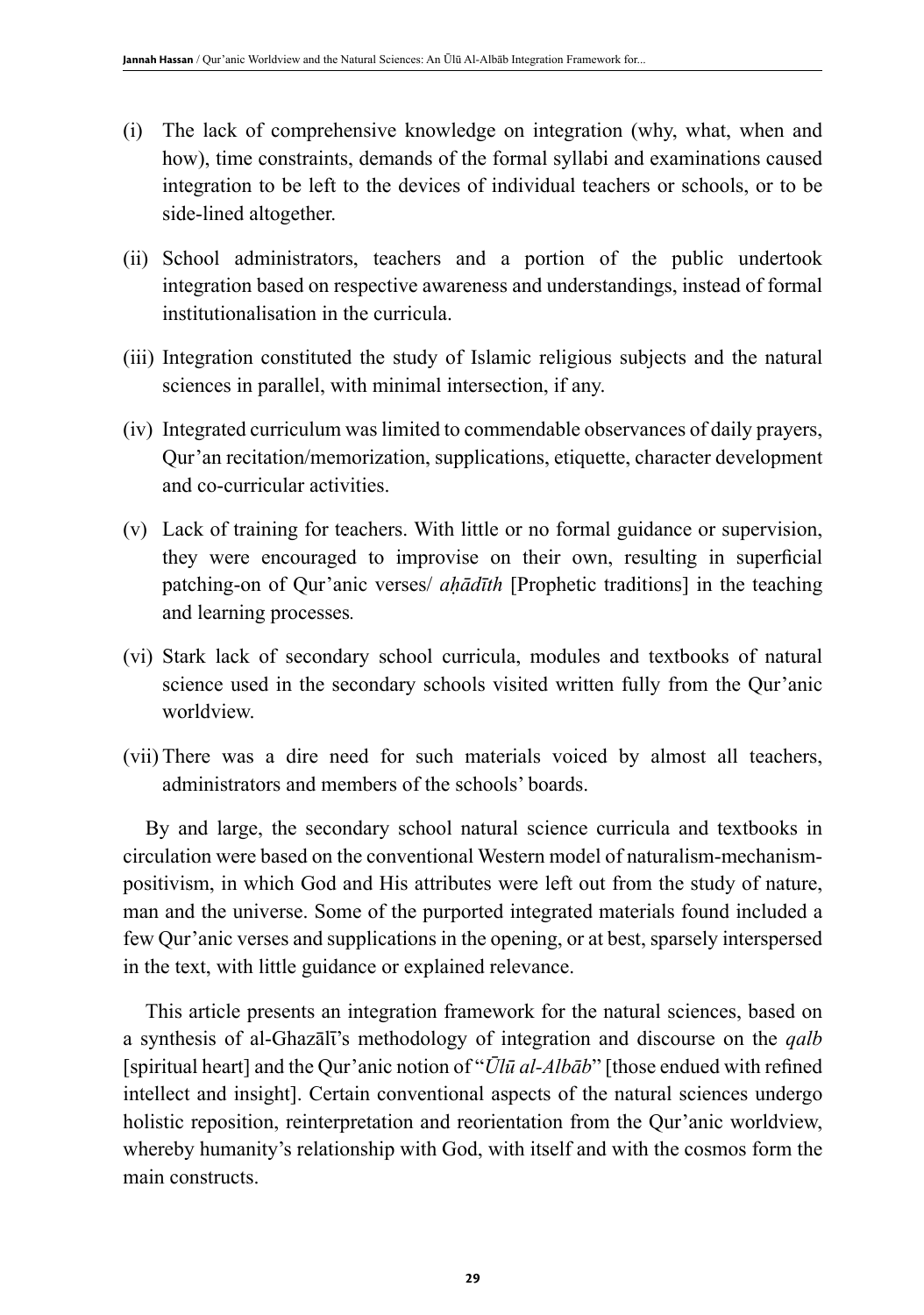## **The Rationales**

There are several rationales that call for integrating the Qur'anic Worldview with the natural sciences. The following are four main rationales.

## **Qur'anic Injunction**

Al-Qur'an draws attention to "read" the revealed *"Āyāt"* ["Signs"] in the two Books of Allah: al-Qur'an and the cosmos. The cosmos is to be read, studied, pondered, contemplated, understood and reflected upon in the light of the Qur'an. This signifies the importance and rightful position of reason, in its subservience to Revelation. Reason is to submit to Allah*,* the Divine Intellect, Who authored both *Āyāt.*

Read! In the Name of thy Lord Who created. …. Read! And thy Lord is Most Bountiful. He Who taught (the use of) the pen. Taught man which he knew not…… bow down in adoration, and bring thyself the closer (to Allah)! (Q. *al-'Alaq,* 96:1-19).

…Soon will We show them Our Signs in the (furthest) regions, and in their own souls, until it becomes manifest to them that this is the Truth. Is it not enough that thy Lord doth witness all things? (Q. *Fuṣṣilat,* 41:53).

Al-Qur'an repetitiously commands one to apply and bring to bear all the sensory and intellective faculties to comprehend both categories of  $\bar{A}y\bar{a}t$  with humility, gratitude, acknowledgement, awe and absolute reverence, obedience and servitude toward Allah – the One God, Who is also the Creator (*Al-Khāliq*), the Owner (*Al-Mālik*) and the Lord Sustainer of everything that exists (*Al-Rabb al-'Ālamīn*). A compelling example is *al-Rūm,* 30:11-27, where Allah decrees upon humanity to awaken the senses and engage in a rational understanding of His *Āyāt* as do the *Ūlū al-Albāb,* addressed 16 times in the Qur'an (e.g. in *Āli-'Imrān,* 3:189-190).

The necessity for integrating the rational sciences with revelation has been expressed by many, notably *Imām* al-Ghazālī (1058-1111), who managed to reconcile the three disparate post-Qur'anic thoughts of *fiqh* [jurisprudence]*, kalām* [scholasticism] and *taşawwuf* [the esoteric dimension] into one cohesive whole. Through classifying knowledge and its acquisition, al-Ghazālī reinstated the rightful position of human intellect with respect to the primacy of Revelation. Bediuzzaman Sa'id Nursi (1877- 1963) gives a beautiful analogy:

The religious sciences are the light of the conscience, and the modern sciences are the light of the reason. The truth becomes manifest through the combining of the two. The students' endeavour will take flight on these two wings. When they are separated it gives rise to bigotry in the one, and wiles and scepticism in the other (as cited in Şükran Vahide, 2011, p. 53).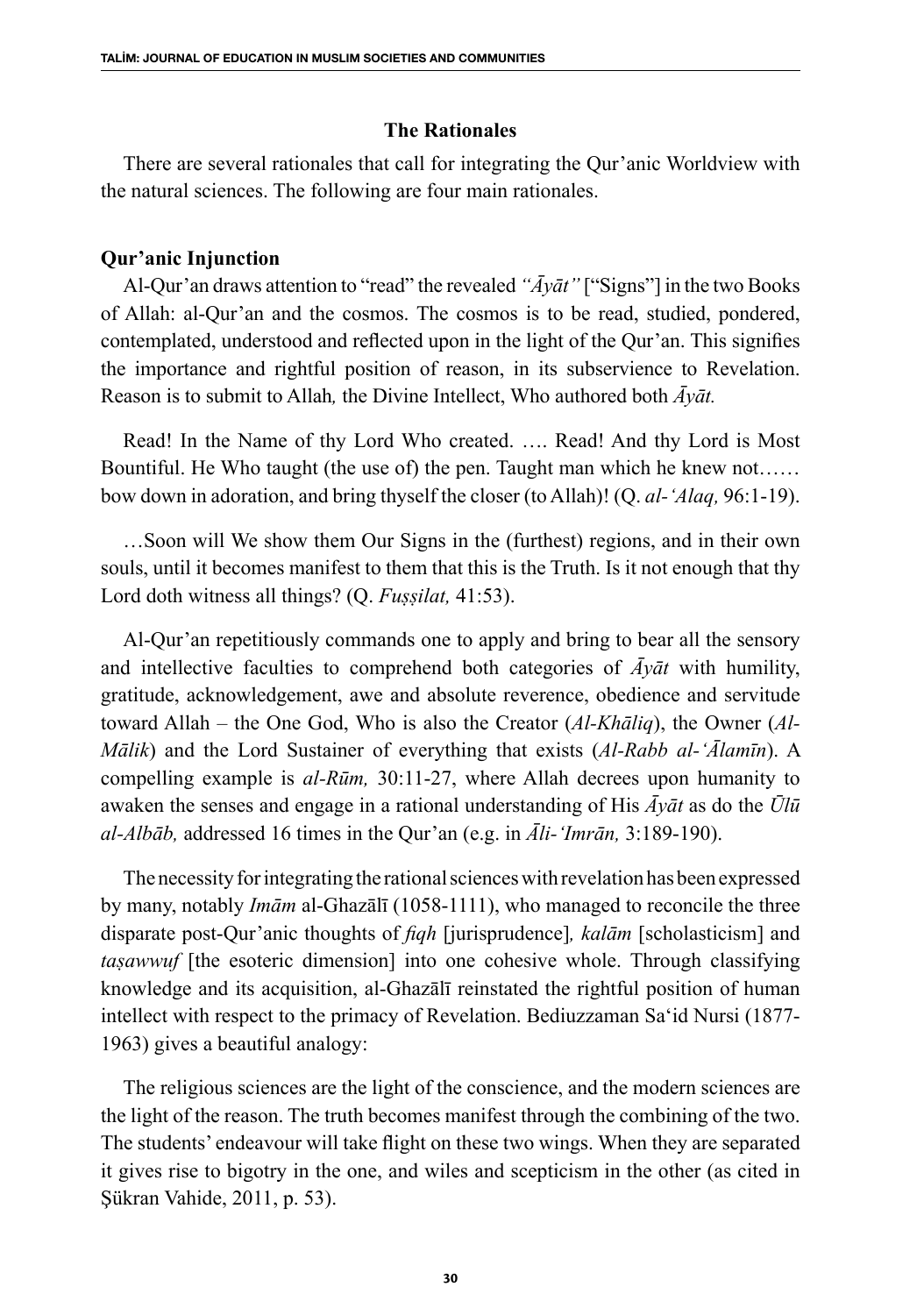#### Fazl-ul-Rahman Ansari (2008, p. 180) describes:

[T]he Holy Qur'an chartered a new course for the pursuers of science; and in that its function was to stimulate the scientific outlook and the quest for scientific knowledge, and to promote the cultivation of the physical sciences;—and that to an extent that the Scientific Quest has been made a part of the Worship of God, having been affirmed as an inseparable complimentary of the Religious Quest….

Ismā'il Rājī Al Fārūqi's (1921-1986) message on *Tawḥīd* [the absolute Oneness of God] has been articulated distinctively throughout his work. He stresses,

Islam called everyone to be a scientist investigating every field and aspect of nature; a historian examining every chapter of human and group behavior through the centuries (Al Fārūqī, 1986, p. 321).

He adds, nature "was not created in vain or sport" but with a "divine purpose", not for man "to possess or to destroy" but as a "*ni*'*mah*" and "*āyah*". It is "God's work", an "instrument of His purpose", thus its "tremendous dignity", requiring our "respect and awe" (al Fārūqī, 1986, pp. 321–323).

#### **The Reality**

"What is the problem with [modern] science?" "What is so 'un-Islamic' about [modern] science?" "There is not such a thing as Islamic science or un-Islamic science!" "Science is science, it is objective and it is already 'Islamic' " "Don't tell me that what we are doing in science is not Islamic!" These are usually the responses, whenever discussions on Islamicising science or the integration of science and *Tawhīd* are brought up. These responses shrewdly summarise the thinking of many Muslims, irrespective of their education and social backgrounds. This thinking results from the indoctrination of the purported objectivity of science in education and scientific practise. Furthermore, the deficiency of exposure to the history and the philosophy of science has led to the above misunderstanding's becoming so widespread. An examination of the history and philosophy of the Western modern science clearly shows that science is far from being objective. It is laden with the pre-suppositions of the worldview that lays out the discipline. Fundamental questions such as "Who am I?"; "Where do I come from?"; "Why am I here?"; "What is the meaning of life?" all bear their weight in the foundation and trajectory of any system or discipline.

## **Western Voices on Modern (Naturalistic, Mechanistic and Positivistic) Science**

Naturalism assumes that "nature is governed by objective laws", "understood through observation and experimentation without recourse to super-natural or extra-natural reality". It "implies that all knowledge of the universe can be arrived at through scientific investigation". Anything with the label "supernatural […is…] either non-existent,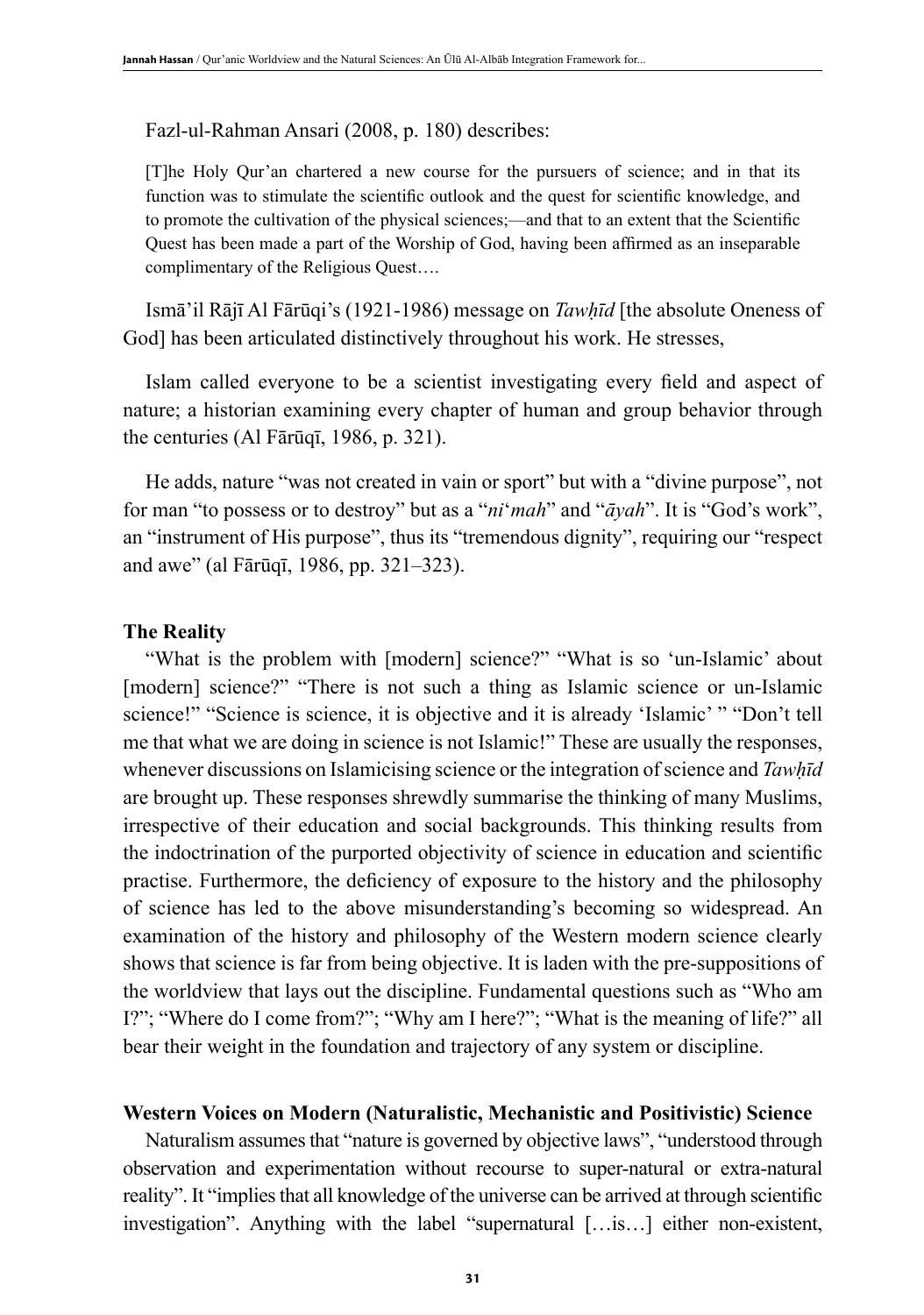unknowable, or not inherently different from natural phenomena or hypotheses" (*The New World Encyclopedia*, December 2014). Mechanistic philosophy is attributable to materialism. It holds that the universe "is best understood as a completely mechanical system", i.e. "a system composed entirely of matter in motion under a complete and regular system of laws of nature". Mechanists strive to explain "every phenomenon in the universe […] in terms of mechanical laws". It is "often criticised for overlooking the organic interdependent relationships […], its incompatibility with free will, and oversimplification of complex phenomena" (*The New World Encyclopedia*, n.d.). Positivism describes a system as a set of experiential data, with the repudiation and exclusion of any metaphysical presupposition. It refutes transcendence and is "antitheological", where "[m]ost positivists have been utilitarians" with the "object of worship not the deity of the monotheistic faiths but humanity", rendering it "anthropomorphic" (*The Academic Edition of Encyclopaedia Britannica*, n.d.).

Western modern science as we know it today, has developed on the premises of all three philosophies, which exude from the fundamentals of secularism. Karl R. Popper (1994, pp. 82–83) explains,

The history of science, even of modern science since the Renaissance, and especially since Francis Bacon [1561-1626], may be taken as an illustration. [...] Bacon was the prophet of the secularized religion of science. He replaced 'God' by the name 'Nature' […]. Theology, the science of God, was replaced by the science of Nature. The laws of God were replaced by the laws of Nature. God's power was replaced by the forces of Nature. And at a later date, God's design and God's judgements were replaced by natural selection. Theological determinism was replaced by scientific determinism, and the book of fate by the predictability of Nature. In short, God's omnipotence and omniscience were replaced by the omnipotence and omniscience of nature and by the virtual omniscience of natural science.

In *Novum Organum Scientiarum (The New Organon)* first published in 1620, Bacon prescribes the "purging" (Bacon, 2000, p. 12) of the mind of all prejudices and theories, which he calls as the "idols" of religion, history, philosophy, education and tradition (Bacon, 2000, pp. 18–23). He prescribes that "Man is Nature's agent and interpreter" and that "Human knowledge and human power come to the same thing" (Bacon, 2000, p. 33). He insists,

We can only count three periods which were high points of learning: one among the Greeks, the second among the Romans, and the last among us, that is to say, the western nations of Europe […]. There is no reason to mention the Arabs or the scholastics, whose numerous treatises […] wore the sciences down than increased their weight (Bacon, 2000, p. 64).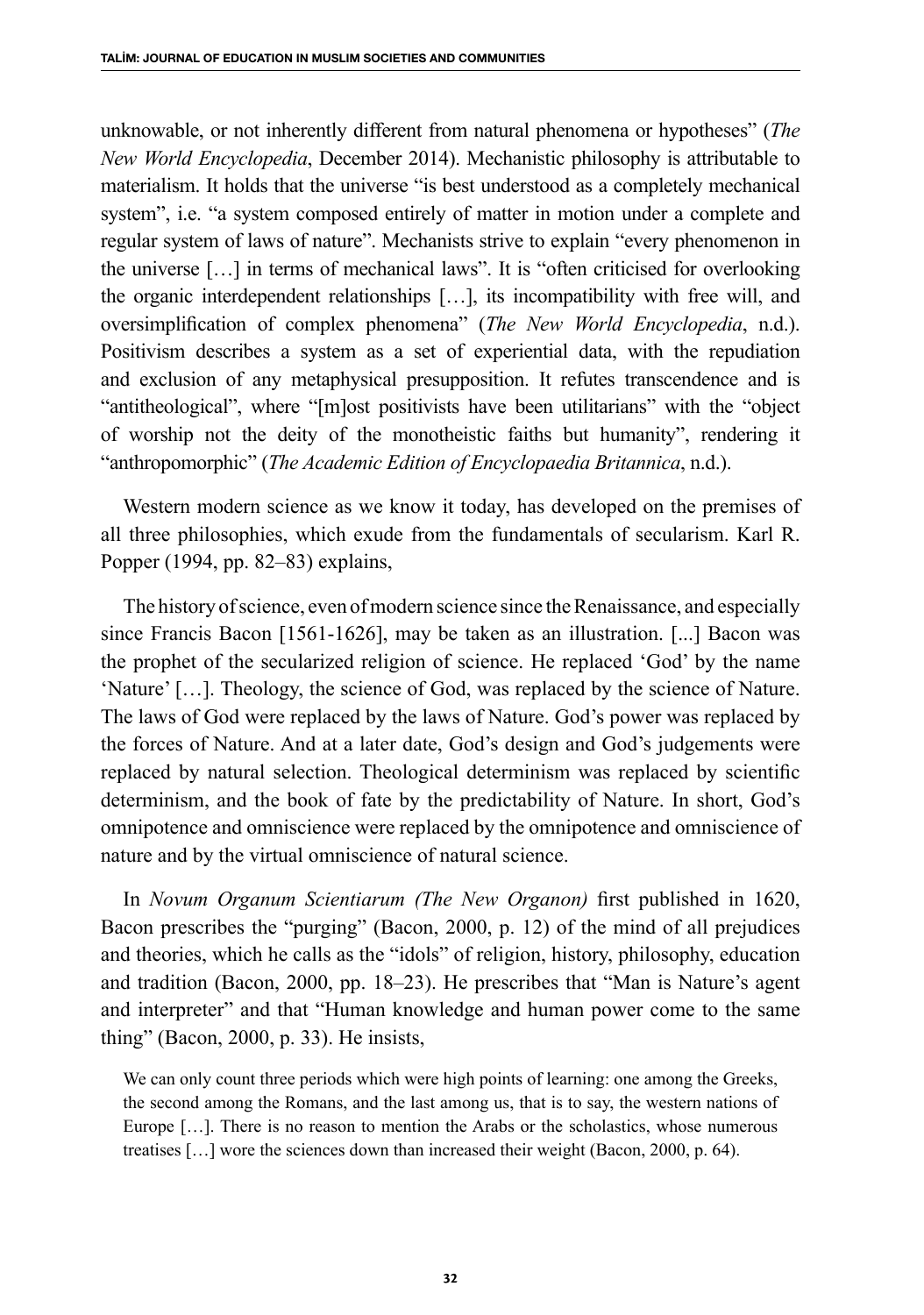## Richard Tarnas (1991, pp. 282–283) accounts,

This emergence of the modern mind, rooted in the rebellion against the medieval Church and the ancient authorities, and yet dependent upon and developing from both these matrices, took the three distinct and dialectically related forms of the Renaissance, the Reformation, and the Scientific Revolution. These collectively ended the cultural hegemony of the Catholic Church in Europe and established the more individualistic, sceptical, and secular spirit of the modern age. Out of that profound cultural transformation, [modern] science emerged as the West's new faith […] Science ennobled that [modern] mind, showing it to be capable of directly comprehending the rational order of nature […] No […] such authority needed, for every individual possessed within himself the means for attaining certain knowledge—his own reason and his observation of the empirical world.

This rootedness, rebellion and dependence upon the medieval Church and ancient Hellenistic authorities are referred to as the "hidden continuities" of the Western mind (Tarnas, 1991, pp. 320–323).

Introducing historicism to modern science, Thomas S. Kuhn (1996, pp. 1–4) argues,

If science is the constellation of facts, theories, and methods collected […], then scientists are men who, successfully or not, have striven to contribute one or another element to that particular constellation […]. An apparently arbitrary element, compounded of personal and historical accident, is always a formative ingredient of the beliefs espoused by a given scientific community at a given time. That element of arbitrariness does not, however, indicate that any scientific group could practice its trade without some set of received beliefs.

On the "objectivity" of science, Tarnas (1991, p. 359) notes,

[B]ecause scientific knowledge is a product of human interpretive structures that are themselves relative, variable, and creatively employed […], the truths of science are neither absolute nor unequivocally objective. […] the modern mind was left free of absolutes, but also disconcertingly free of any solid ground.

In addition, Stephen Hawking declared the death of philosophy (2010, p. 5) and that

God… is not the answer of modern science […] just as Darwin and Wallace explained how the apparently miraculous design of living forms could appear without intervention by a supreme being, the multiverse concept can explain the fine-tuning of physical law without the need of a benevolent creator… (Hawking, 2010, pp. 164–165).

It has to be acknowledged that there is a small yet significant group of contemporary western scientists who subscribe to theistic science. A former atheist (Collins, 2006, p. 16) Collins (former head, U.S. National Human Genome Research Institute) became convinced of his faith in God through his involvement and leadership in the sequencing of the human genome project, which he describes as "both a stunning scientific achievement and an occasion of worship". Collins (2006, p. 3) argues, "belief in God can be an entirely rational choice, and that the principles of faith are, in fact, complementary with the principles of science".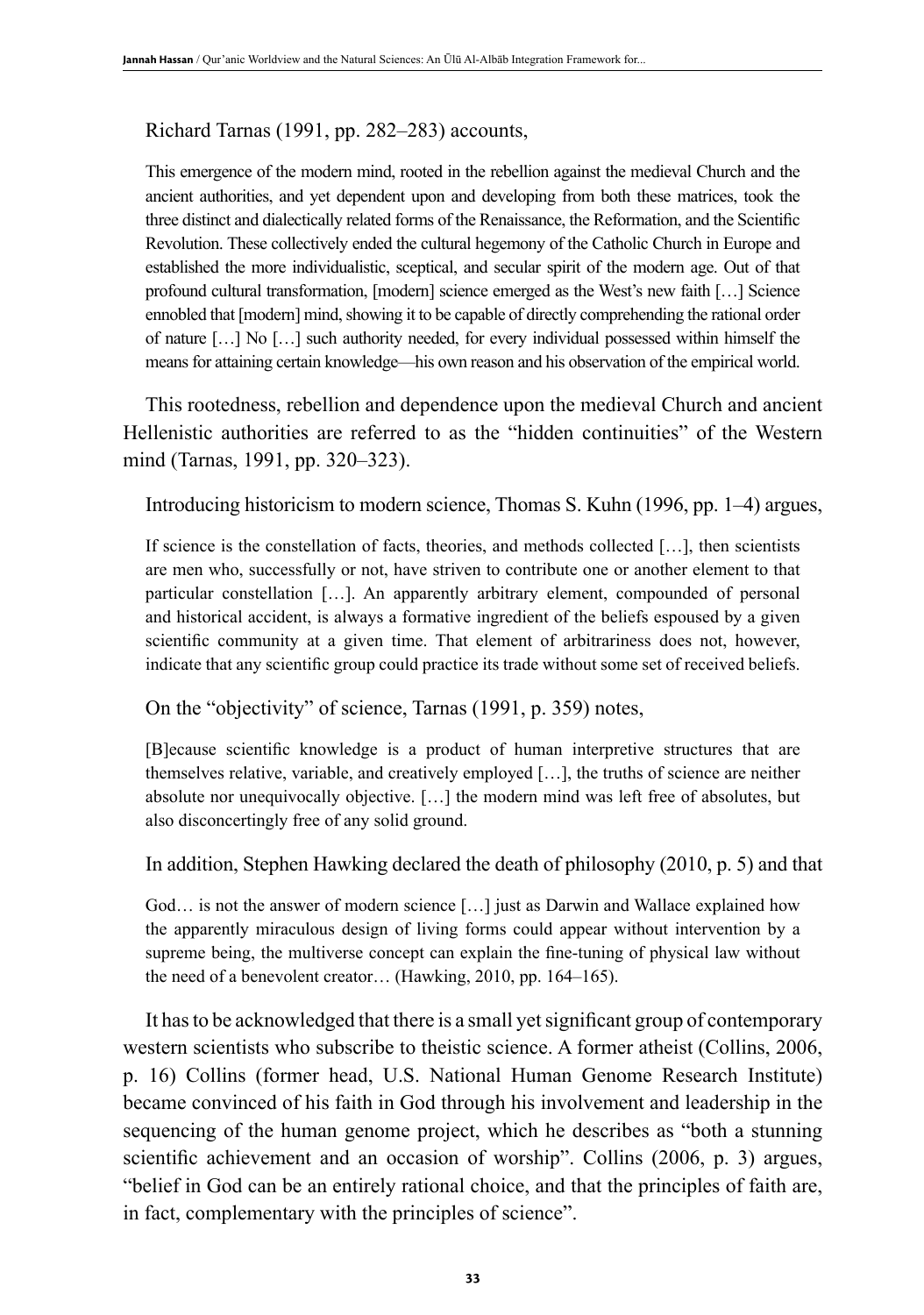#### **The Environment and Humanity**

It is agreed upon that since the modern period, humanity and the environment have been subjected to a record overabundance of crises. These result from human activities, related directly or indirectly to science and technology. Humans exploit, ravage and pollute the earth, and amass piles of garbage on its surface. The plastic garbage patch in the Pacific Ocean (Kaplan, 2016; Ocean Portal, 2015) twice the size of France (Grant, 2009) just shows that earth is suffocating from plastics, endangering and killing marine flora and fauna, and contaminating the food chain. For progress, show of status, economic advancement and political brute, humans pillage the earth and violate other humans, animals, plants and inanimate components of the earth without guilt. The widening ozone hole, global warming and extreme weather conditions are some of the outcomes of human induced climate change. Out of the glut, humans subject themselves to unparalleled miseries resulting from environmental, social, physical, intellectual, emotional and psychological pollutions, and the loss of humanity's soul and spirit. Hans Küng (2007, pp. 649–650) writes,

The price that the West had to pay for the […] epoch-making change in values and norms […] of late-modernity […] was a high one: the other spheres of life were left with no religions and indeed largely also with no moral basis and ultimate horizon of meaning […]. From this follows a deep crisis of orientation and […] a desperate search for meaning, criteria and a shared basis for values. Like absolutized faith, so too absolutized reason can set free destructive energies, with devastating effects […]

He continues, "Here is a new task for Muslims and Christians together" (Küng, 2007, p. 650).

## **Western Modern Science: Some Aspects in Need of Correction, Reposition, Reinterpretation and Reorientation**

The history and philosophy of Western modern science clearly shows that science is far from being objective, but is laden with the underlying presuppositions of the worldviews that construct the discipline (Bakar, 2008; Hassan, 1980, 1981; Kuhn, 1996; Nasr, 2003; Tarnas, 1991). These worldviews came about in response to historical circumstances – pre-modern, modern, and continue to contemporary postmodern era. The presuppositions seep through as "hidden continuities" of the Western mind (Tarnas, 1991, pp. 320–323), and can be detected from several glaring issues.

Of primacy is science's detachment from God and the transcendent. Instead, reason, material and mathematical empiricism are put in His place, as human reason becomes the only authority. Losing all sensibility of the sacrosanct, everything else in the universe, including fellow humans, can become object of scientific investigation (Alexander & Numbers, 2010). Charles Darwin's theory of evolution, natural selection and survival of the fittest are considered as trademarks of the 'natural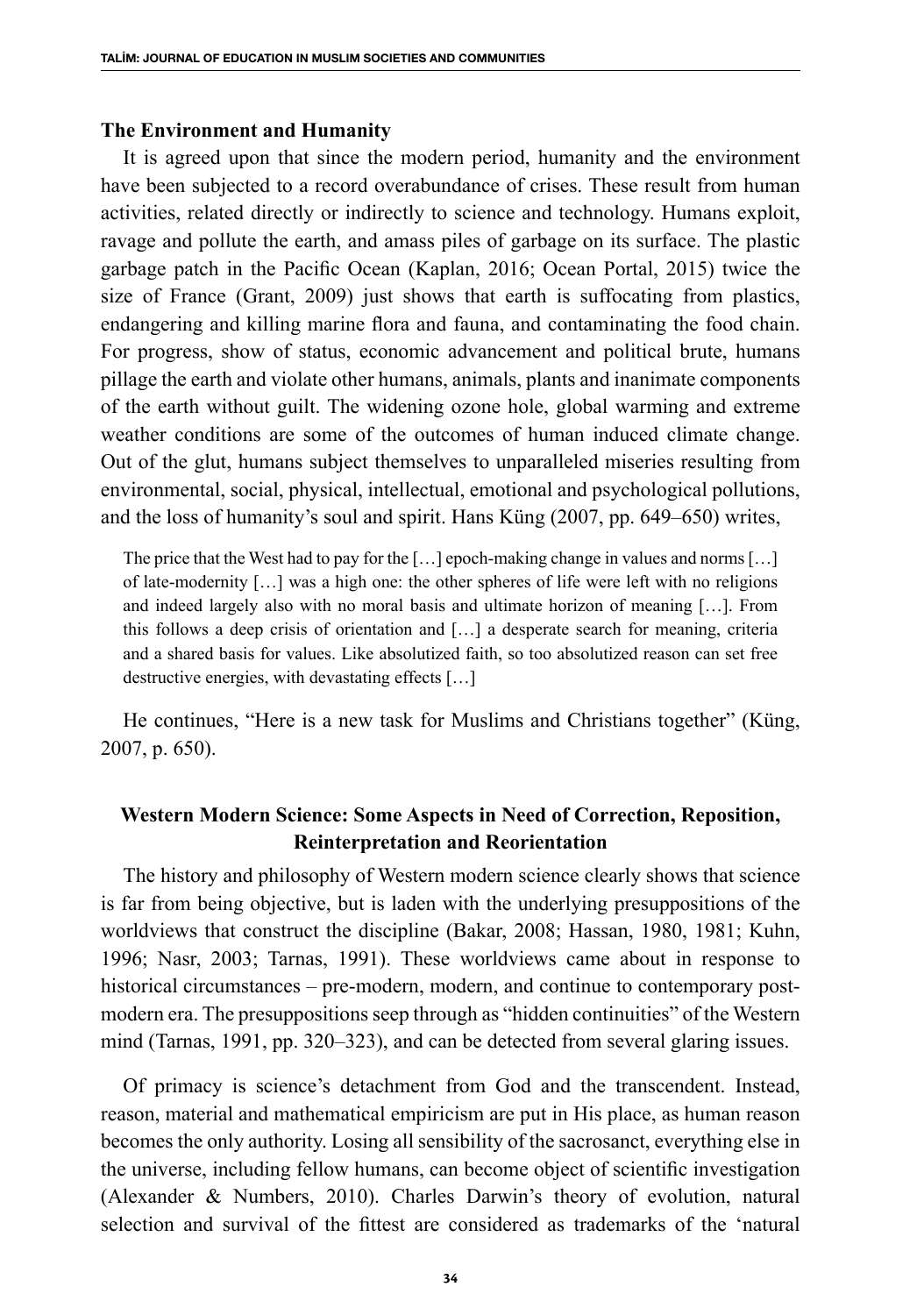history' of human beings. No longer the slave-servants and vicegerents of Allah in Islam, or the children of God in the Judeo-Christian tradition, Darwinian men are a product of the random, mechanistic and purposeless process of nature. These are the highest form of *kufr* [denial], *khiyānah* [treason], *al-fasād* [corruptions] and *al-ẓulm* [injustices] towards Allah, all of which beget further transgressions.

Next, a number of notions held as contemporary scientific convention ("the Ten Dogmas of Modern Science" in Sheldrake, 2012, pp. 6–12) seem too familiar with ancient Hellenistic cosmology, some of which are inherent in the old Christian dogma (see Dewitt, 2004, pp. 4–9; Motley, n.d.). Everything in the universe – inclusive of humans, their inner workings and laws of nature – is *mechanically self-perpetuating and fixed* (vis-à-vis Aristotelian deistic notion of God). Matter and energy are neither created nor destroyed, with the total amount a constant since the beginning of time (re: Aristotelian notion of God Who formed the universe from *matter that is already in existence*, since nothing can come out *ex-nihilo*). There is no transcendental metaphysical value in human earthly life. The Aristotelian man is the "rational animal" of the geocentric earth. The Christianised Aristotelian notion of life is only to *escape* upon death *from the wretched hell at the core of earth* in order to ascend to higher geocentric celestial levels and toward heaven. In Darwinian terms, humans are a chance-product of natural selection, the purposeless mechanism of evolution. Hence with respect to the size of the cosmos, humans are utterly insignificant. Similarly, the earth has no transcendental significance. As the earth is irreversibly imperilled, the great scientific quest is to find other planets with signs of biological life as humans' new abode (re: Christianized Aristotelian geocentricism – *the only significance of the earth is that of a place of punishment for sinners*, with no moral obligation of custodianship onto it.) This sophisticated-*escapism* is at the expense of billions of precious dollars that could have sufficiently alleviated the sufferings of the homeless and starvation afflicting millions.

Another issue is as Bernard E. Rollin (2006, p. 17) confides in his book Science and Ethics:

The slogan that I in fact learned in my science courses in the 1960s, and which has persisted to the present, is that "science is value-free" in general, and "ethics-free" in particular.

## He contends

Clearly, then, the component of scientific ideology that affirms that science is value-free and ethics-free is incorrect. We can also see that the more fundamental claim – that science rests only on facts and includes only what is testable – is also badly wrong. How, for example, can one scientifically prove (i.e., empirically test) the claim that only the verifiable may be admitted into science? (Rollin, 2006, p. 27)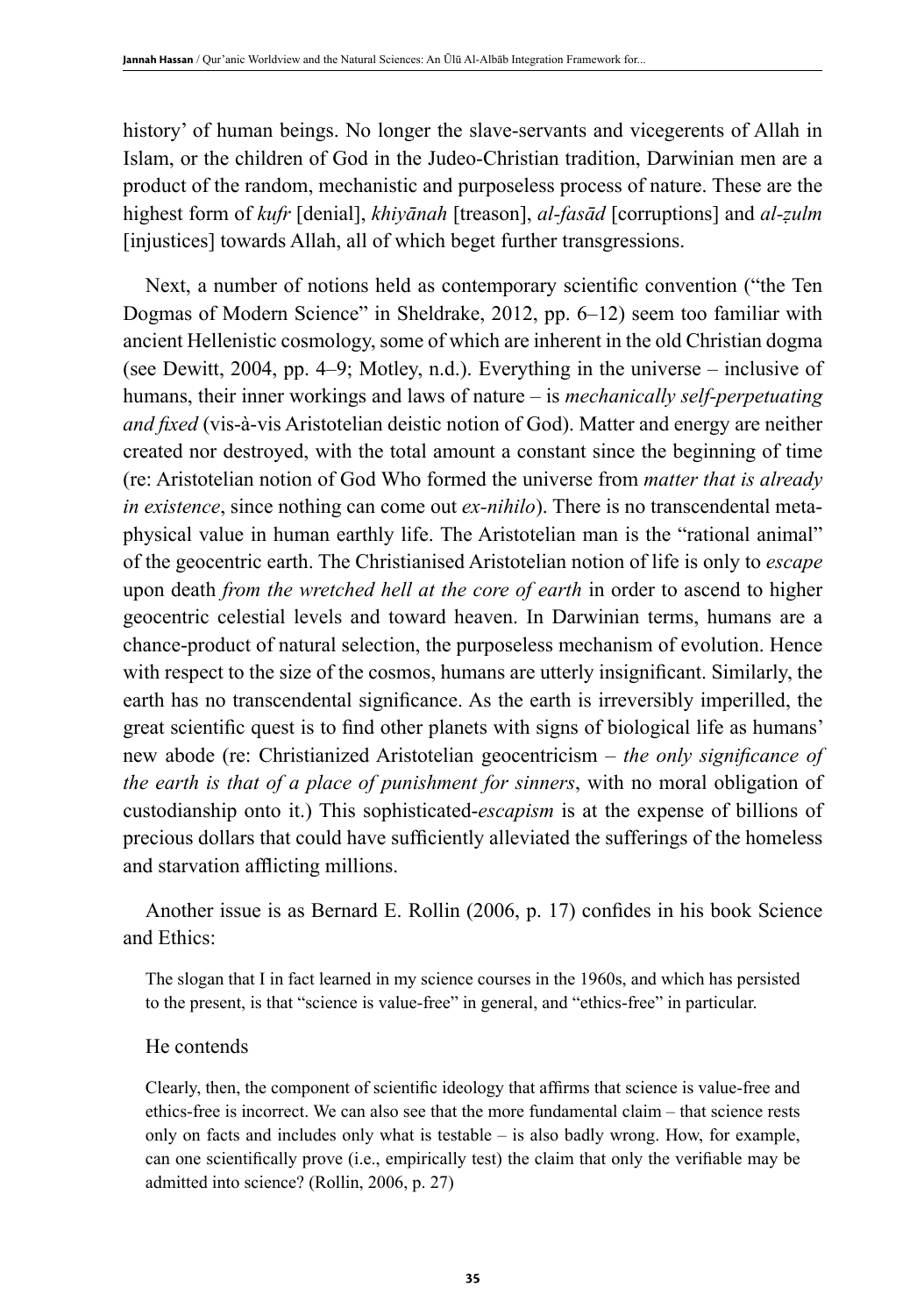## Rollin (2006, p. 29) continues,

Another component of scientific ideology […] is the ubiquitous belief that we best understand any phenomenon when we have understood it at the level of physics and chemistry, ideally, physics. […] The language of physics is, after all, mathematics; yet ethical questions seem inexpressible in mathematical terms. […] This reductionist approach further removes scientists from consideration of ethics. […] Thus, many scientists lack a grasp of the way in which cultural factors, values, and even ethics shape the acceptance and rejection of whole fields of study (e.g., consciousness, […] eugenics, intelligence, race, psychiatry as a medical discipline, and so on).

The defects in Western modern science as they exist today, developed on the premises of secularism, agnosticism, naturalism, mechanism, positivism, reductionism and capitalism (Bakar, 2008; Hassan, 1980, 1981; Küng, 2007; Nasr, 2003; Tarnas, 1991). We believe that reconciling truncated scientific concepts to Islamic creed, tenets and norms to be an apologetic approach that potentially will only deepen conflicts, imbalance and disharmony. Rather, a critical approach should include the deconstruction of the Western epistemology, and the reconstruction of an Islamic epistemology through a critical re-cultivation of the Islamic scientific tradition. Thus the curricula of the natural sciences should also include the assumption that science is not neutral and value-free. The ultimate purpose of science in Islam is to "read" God's signs so as to be able to arrive at their true meanings, ultimately to increase one's faith and closeness to Him (Bakar, 2008; Golshani, 1989; Hassan, 2017; Kartanegara, 2008). The pursuit of science not for the sake of fame, fortune or merely for the sake of science as conventionally defined, as Yūsuf 'Alī (1992, p. 313) comments, "who did not stop short at the wonders of nature", but penetrated "from nature up to nature's God". Science from the worldview of al-Qur'an is therefore in line with the holistic reality - spiritual, psychological, physical, emotional, intellectual and social - of the innate, uncorrupted human nature and the fundamental tenets of Islam, and should wholeheartedly reinforce *Tawḥīdic* principles (al-Attas, 1989; Al Fārūqī, 1982; Al Fārūqī & Al Fārūqī, 1986; Bakar, 2008; Hassan, 2017; Iqbal, 2009).

## **A Qur'anic Integration Framework**

Throughout history, science went through a number of important interconnected processes. "Naturalisation" of science is the "adaptation or acculturation" of a foreign science to a particular new culture, resulting in the full assimilation of the discipline in the new society as part of its indigenous culture and philosophical system. This explains the nature of science, which is "culturally and ideologically laden", instead of neutral and value-free. "Secularization" of science happens when its views, activities, theories and methods are stripped from any spiritual-metaphysical dimensions, as happened in the post-Renaissance, modern Western world. "Islamisation" of science is a naturalisation of the Western modern science into the Islamic value system and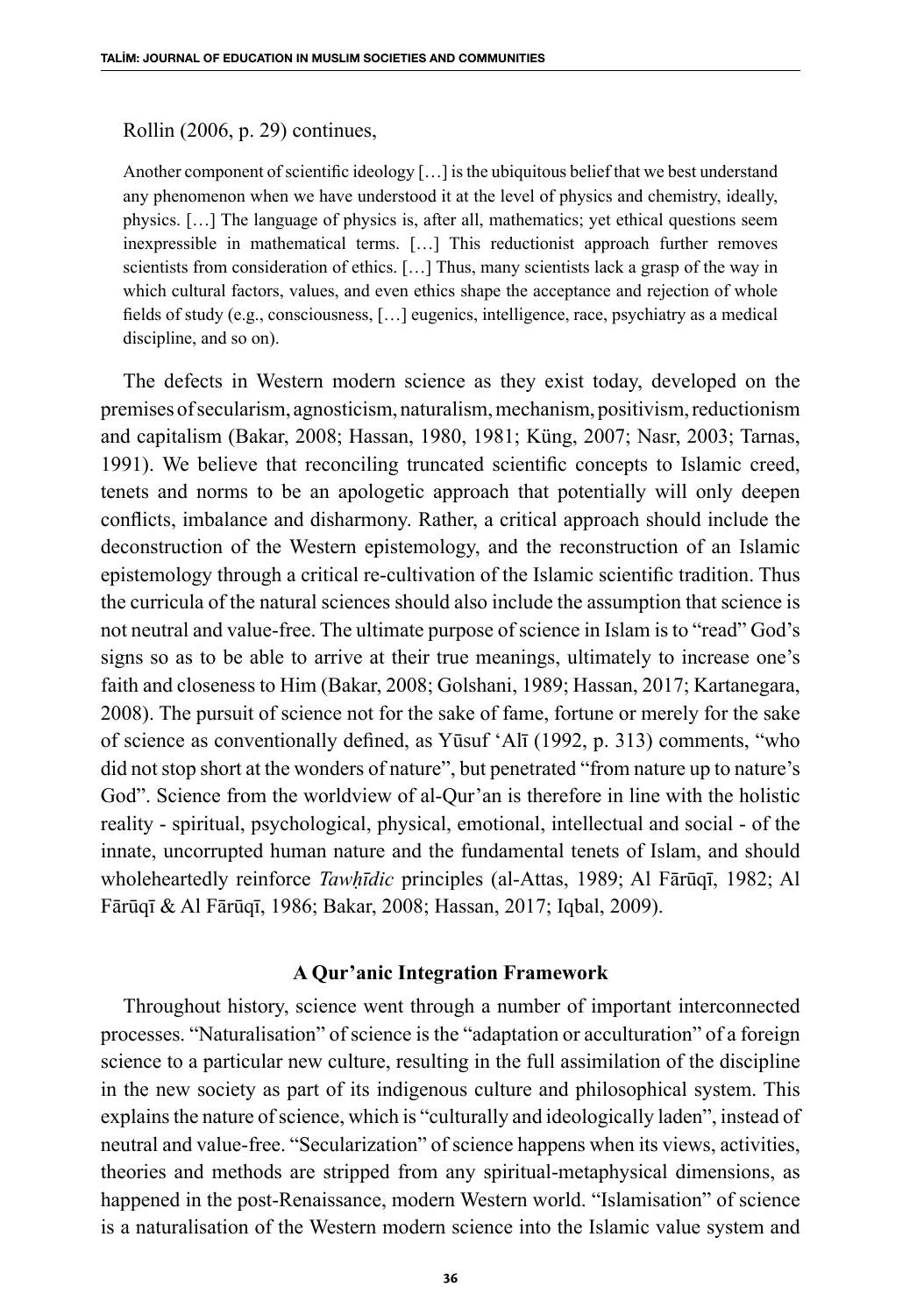foundation of civilisation (Kartanegara, 2008, pp. 149–163). It is the contemporary effort at reconstructing and reviving science in accordance to the Qur'anic worldview, as was also the case on the onset of Islamic civilisation. The bearing of Ya'qūb ibn Isḥāq al-Kindī, the 9<sup>th</sup> century Muslim philosopher-scientist can be taken to illustrate.

Although Al-Kindi was influenced by the work of Aristotle […], he put the Greek's ideas in a new context and laid the foundations of a new philosophy. He first elaborated a system of thought based on the logic of Greek philosophy, hence developed logic and systematic explanations for some of the debated theological issues of his time, such as creation, immortality, God's knowledge, and prophecy (as cited in Atiyeh, 1966, p. 127).

S.A. Ashraf (1990:2) asserts,

The philosophy of the Islamic past must be studied in order to see how Muslim philosophers tried to Islamise Greek philosophy, how far they succeeded and how far they failed and why. What was the problem which compelled Ghazali to write […] *Tahafut al Falasifa?*

While modern Western science serves the utilitarian - medical, economic and technological - needs of human life, the role of science in Islam must cover these – and more. It is to discover and study the Signs of Allah in nature and to utilise all the resultant knowledge in serving His cause with gratitude, for the benefit of humanity's wellbeing in this world – and in the hereafter. The cosmos is to be observed, studied and contemplated upon, as a means to know the Creator and gain closeness to Him. Pursuing science is an *'ubūdiyyah* [servitude] toward Him, an aspect of *khilāfah* [vicegerency] (Bakar, 2008; Golshani, 1989) that advocates '*imārat al-kawn* [environmental prosperity](see Q. 11:61). Al-Qur'an does not neglect anything relevant for the functioning of human life, which includes all the tools necessary for the cognition of nature (Golshani, 1989). These are hearing, sight and the heart; the perception of Divine Signs in nature through intellections and reflections, and prescriptions for studying nature through a careful study of the Book. The Qur'anic culture of knowledge acquisition had mobilised early believers to a myriad of activities that studied His creations, meant to facilitate people in their vicegerency and servitude toward God. Theirs was a Qur'anic scientific culture that enabled them to pinnacles of scientific advancements during the golden period of Islamic civilisation.

Science from the worldview of al-Qur'an is to be understood in the all-embracing *Tawhīdic* spirit with its comprehensive perspective of reality (Bakar, 2008). It is not simply attaching Qur'anic verses or *aḥādīth* [Prophetic traditions] to certain scientific concepts*.* Although popular, this "piece-meal validation" (Kartanegara, 2008, pp. 149– 163) is not only inaccurate, but may risk contravening the very objectives of integration. We consider the "piece-meal" approach as faulty because it deconsecrates the Qur'an, subjecting Qur'anic Revelation to criterion set by empirical scientific data. As a product of human effort, science is contingent and not infallible. On the contrary, al-Qur'an as the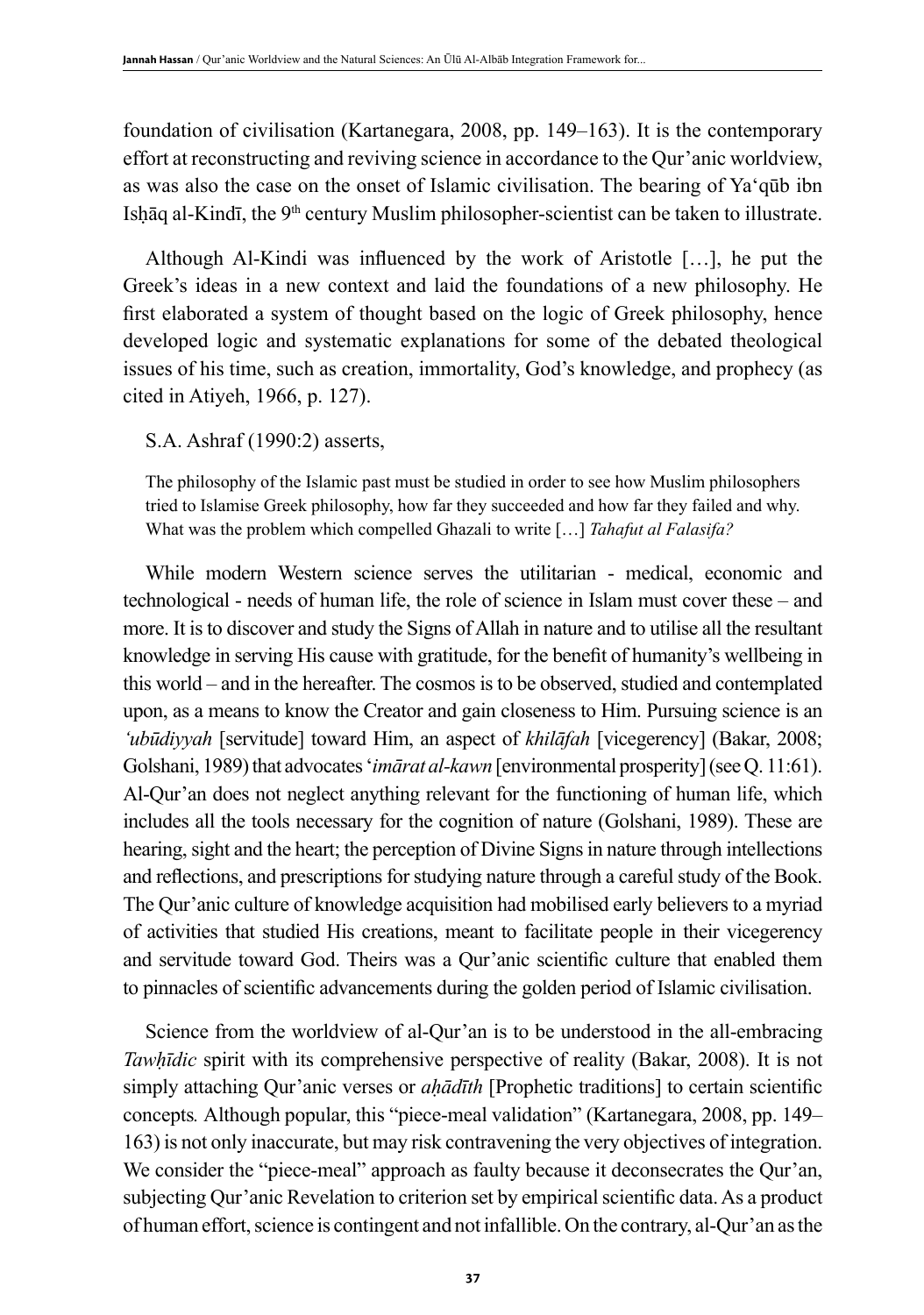Final Revelation from Allah is objective, with no faults and contains the absolute Truth at all times. Associating verses of al-Qur'an or *aḥādīth* to current scientific findings places the sacred truth of Revelation at the scrutiny of shifting contingencies of science. It must be noted that the Medieval Church's staunch dogma on geocentricism, caused a row with Nicholai Copernicus (1543), *On the Revolutions of the Heavenly Bodies*. The Church decreed the Inquisition against Galileo Galilei (1632), which incriminated him for his position in favour of heliocentricism in *Dialogue on the Two Chief Systems of the World, Ptolemaic and Coppernican* (Leveillee, 2011). The Church's dogmatic hold on geocentricism (once a valid position prior to further discoveries) resulted in the schism of Western science from religion, which has remained for almost four centuries. Muslim educators must be informed and take precautions against the above risk, and practice sharp acumen and probity in their integration efforts.

Natural science is a study of the *'ālam al-shahādah* [physical universe] that Allah created, as part of His *faḍā'il* [bounties] and *ni'ām* [blessings] to humans. It is necessary that this is conducted in subservience with the Creator's Words (e.g. Q. *Ᾱl 'Imrān,* 3:190- 191; *al-Jāthiyah,* 45:2-6). This epistemological unity is inherent in al-Qur'an, which is replete with mentions that Allah is the Ever-Aware Owner, the Creator that originates creation and then repeats it, the Sustainer, the Mighty, the Wise. These are followed or preceded by verses pointing to the wonders of His creations in the cosmos that serve as *Āyāt* [Signs] for those who use their faculties to reflect and understand. Al-Qur'an insists on the engagement of all the sensory and intellective faculties in comprehending both categories of  $\bar{A}y\bar{a}t$  – in the Qur'an and in the cosmos. Another gripping Qur'anic injunction is the notion of *"taskhīr",* which is the subjection of "*all that is in the heavens and all that is in the earth*" (Q. *al-Jāthiyah,* 45:2-6) for humans to harness, manage, safeguard and benefit from, in carrying out their duties as*'ibād Allāh* [slave-servants of Allah] and as His *khulafā' Allah fī al-arḍ* [vicegerents on earth] (Q. *al-Baqarah,* 2:30-34)—a "cosmic" vocation, in Al Fārūqi's (1986, p. 317) words, despite human's infinitesimal physical size.

Allah's administration of the cosmos (*Tadbīr al-kawn*, from "*yudabbiru"*, Q. *Yūnus,*  10:3, 31; *al-Ra'd,* 13:2; *al-Sajdah,* 32:5) and His premeasurement, predetermination and decree (*"Taqdīr"* from "*qaddara"*, Q. *Yūnus,* 10:2, 5; *al-Furqān,* 25:2; *Fuṣṣilat,*  41:10; *al-Muzammil,* 73:20; *'Abasa,* 80:19 & *al-A'lā,* 87:3) set the regularities, constancies and predictability of nature. In this regard, scientific laws are scientific statements that attempt to describe, insofar as science has reached, particular fixed patterns in nature in accordance to Allah's *Tadbīr* [Regulation] and His *Taqdīr* [Laws, predetermination] as He has decreed to operate in the physical universe. However, due to the contingency of science, certain established scientific theories (or perhaps even scientific laws) may be proven null in the future. Moreover, Allah, by His Absolute Power and Dominion, is capable to decree upon miracles (mostly as *al-mu'jizāt alnabawiyyah* or prophetic miracles) that are totally out of the norm or the expected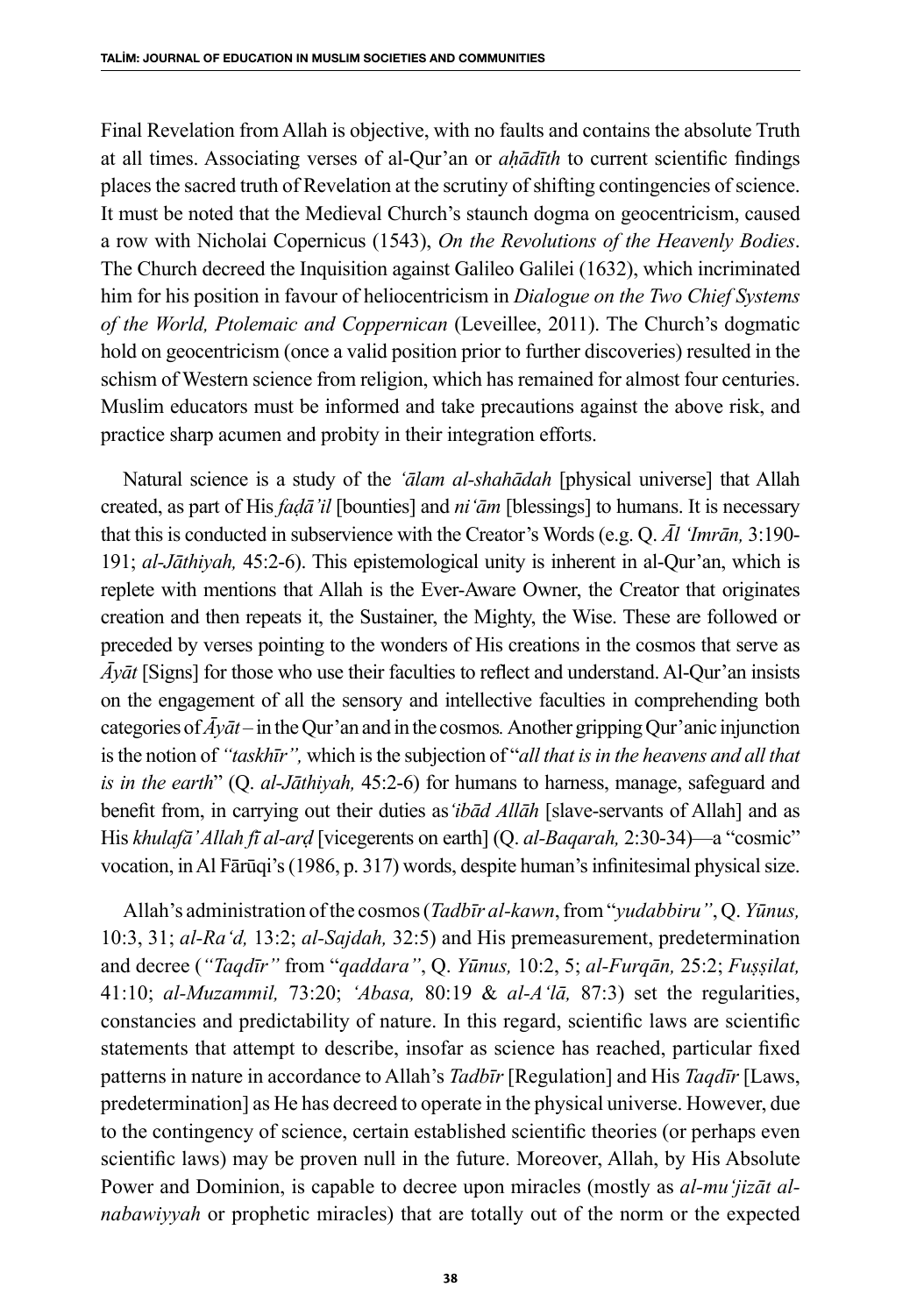regularity in nature, and is thus scientifically inexplicable. Outside the domain of science also is the '*ālam al-ghayb* [unseen realm] of the cosmos, such as the nature of *rūḥ* [spirit], *nafs* [self], *'aql* [intelligence] and *qalb* [spiritual heart].

The cosmos must be studied with humility, gratitude, acknowledgement, awe and utmost reverence, obedience and servitude toward Allah, the God, the Creator, the Owner and the Lord of everything that exists. The endeavour must be pursued in the Light of the Qur'an as *al-Hudā* [the Guidance] and *al-Furqān* [the Criterion]. Excluding God from the disciplines of the natural sciences and pursuing them with attitudes contrary to the above constitute as grave injustices and transgressions against the innate nature of the human self, the cosmos – the environment, floras and faunas, the inanimate constituents, and the outer space – and are the gravest crimes against Allah, the Most Gracious.

#### **Al-Ghazāli and the Importance of the** *Qalb*

Al-Ghazālī considered knowledge of the natural sciences a necessity in comprehending the Qur'an. His re-emphasis on Theo-centricity integrates all matters of human existence—reconciling and re-integrating *fiqh* [jurisprudence]*, kalām*  [scholasticism] and *taṣawwuf* [the esoteric dimension], the three disparate post-Qur'anic thoughts, into an organic cohesion. Another significant aspect of his work vis-à-vis integration was his mastery of Hellenistic philosophy, which at the time had prevailed so much that its influence had affected Muslim intellectual figures, such as al-Farābī and Ibn Sinā. In *Tahāfut al-Falāsifah,* Al-Ghazālī filtered through and casted off the un-Islamic elements of Greek thought (al-Ghazālī, 1963, p. 3), purifying *kalām* from "heresy"*.* The notion of the "everlasting nature of the world, time and motion"; that God "does not know the non-particulars"; the "impossibility of a departure from the natural cause of events"; and the "denial of the resurrection of bodies" (al-Ghazālī, 1963, pp. 11–12) are among the twenty philosophical problems that he had identified and refuted. These arguments fundamentally disproved some of the conventional dogmas of modern science (see Rupert Sheldrake, 2013, pp. 6–27).

Al-Ghazālī's emphasis on the state of the *qalb* [spiritual heart] in valuing human actions was a stark evidence of his careful attention on the integrated and holistic nature of humans. He realigned the spirit of ethics in line with humans' *raison d'être*. His classification of knowledge and its acquisition reallocates the key position of reason in relation to the absolute ascendency of uncorrupted Divine Revelation. Through all these, he brought to wakefulness, the transitory nature of earthly life and the eternal destiny; thus providing spiritual insights into the transcendence of the afterlife—giving a larger cosmological perspective to things.

Al-Ghazālῑ stressed on *tazkiyah* [purification] and *riyāḍiyyah* [exercising discipline] of the *qalb* (see Q. *al-Shams,* 91:7-10). In his terms, *qalb* (heart)*, rūḥ*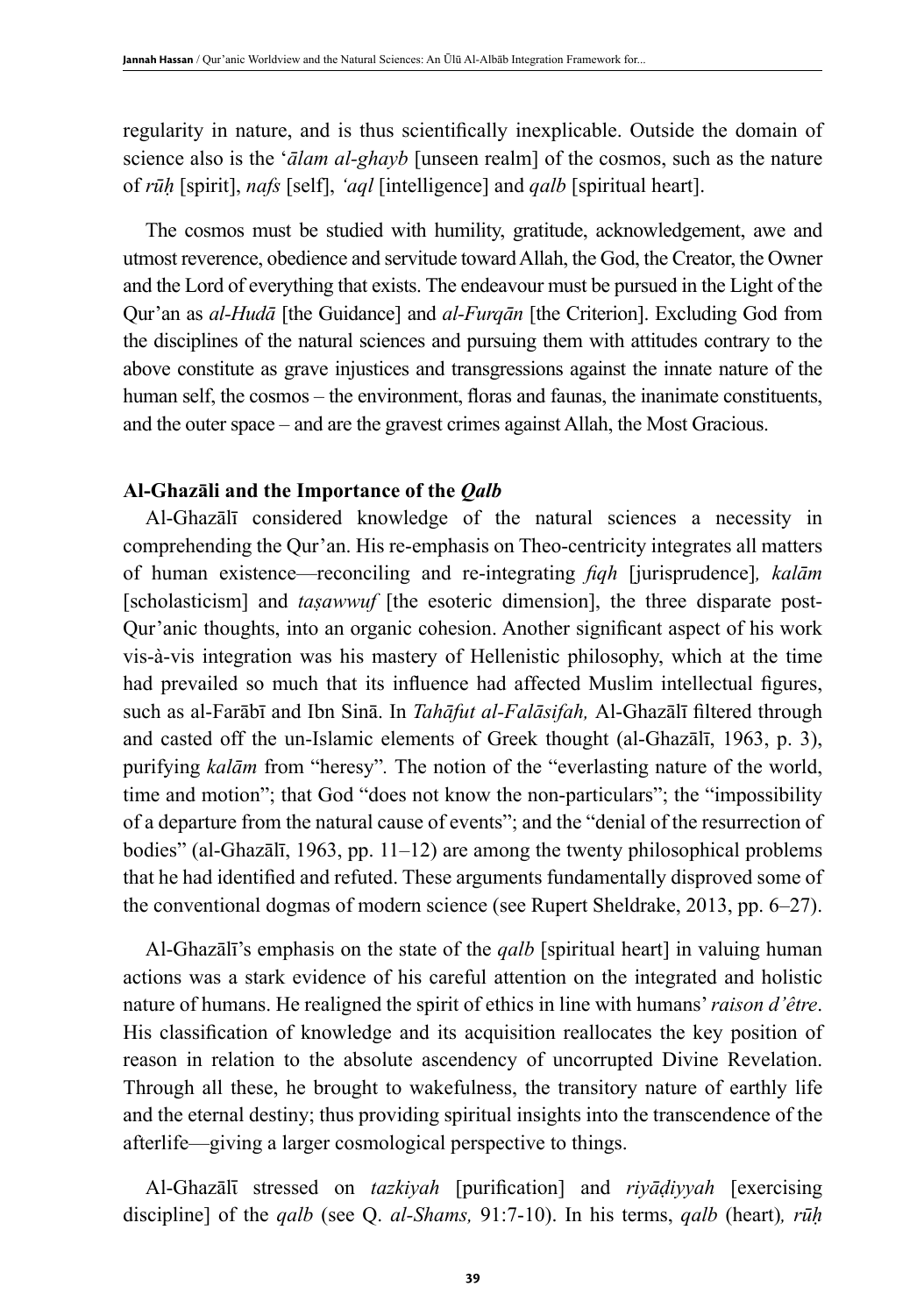(spirit)*, nafs* (soul) and *'aql* (intelligence) represent the four intrinsic faculties of the spiritual heart. Though each differs in meaning and is capable of bearing apparent outward expressions, all are intimately interrelated, constituting an organic whole (al-Ghazāli, 2009). To al-Ghazālī, intelligences (*'uqūl,* "minds", or "reasons") are cognitive faculties of the spiritual heart, rather than solely of the brain. This can be traced to the Qur'an, e.g.

Do they not think deeply (earnestly seek to understand) the Qur'an, or are their hearts locked up by them? (Q. *Muḥammad,* 47:24)

Or do those in whose hearts is a disease, think that Allah will not bring to light all their rancour? (Q. 47:29)

The heart is the seat of knowledge ("*al-maḥall al-'ilm"*)—a mirror that reflects signs that Allah placed in life (al-Ghazālī, 2009, pp. 39–40). So central is the heart that even in pursuing something intrinsically noble ("*maḥmūdah"*) may end up being despicable ("*mazmūmah"*) if the deed originates from a "defective" or "diseased" heart. These may fall into 5 general conditions: "imperfection" due to immaturity; "dullness due to disobedience" and "lust"; miss-direction due to distractions of worldly matters; veiling due to pre-conceptions and blind imitations; and "ignorance of the direction from which the knowledge sought must be obtained" (al-Ghazāli, 2009, pp. 39–58). Hence, purity and clarity of the heart are necessary requisites for the unveiling of true knowledge.

Humanity is endowed with tools to derive awareness and knowledge. These are (i) *ḥawāss* [faculties of senses] and *'aql* [reason], which despite their being deficient, allow humans to know the apparent universe that they reside in; and (ii) *naql* [Divine Revelation and inspiration], which enable them to discover what are not apparent by the former. The sources, methods or reliability of the two tools are by no means equal. The *qalb* [spiritual heart] has the "special properties of knowledge and will, which separates it from animals". Spiritual maturity distinguishes it from immature inclinations (al-Ghazāli, 2009, pp. 23–24). The veils of true knowledge can only be lifted once the *qalb* has undergone *tazkiyat al-nafs* [purification of the soul] and has been self-cultivated through Qur'anic and *Sunnatic riyāḍiyyat* [learning and exercising]. The highest purpose of knowledge is to enable one to become closer to Allah and eventually to the ultimate bliss of being in His presence ("*Wajh Allah"*, Q. *al-Baqarah,* 2:115, 272; *al-Rūm,* 30:38-39; *al-Mursalāt,*  76:9). Al-Ghazālī related true knowledge with happiness as such:

Clear understanding and clear intellect are the highest attributes of man, because through the intellect, the responsibility of Allah's trust is accepted, and through it man can enjoy closeness to Allah (al-Ghazālī, 2013, p. 49).

Islamic education is to train and instill discipline to the sensory faculties (*alḥawāss*) and to develop the intellects (*al-'uqūl*) to acquire the capacity to accumulate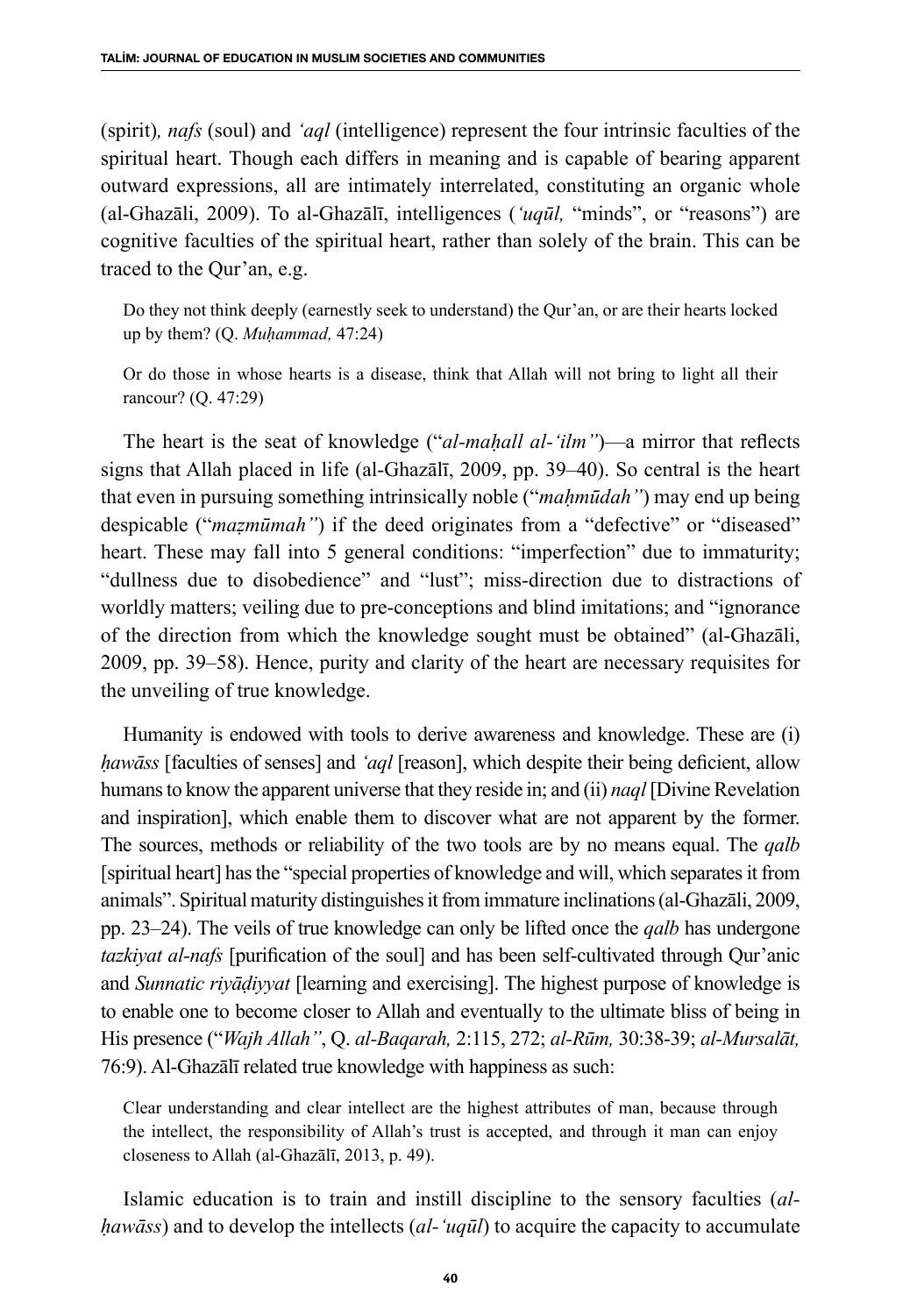knowledge through experiences. The ultimate is to enable the self to subdue the lower *nafs* (*al-ammarah bi al-sū'*) for the higher (*lawwāmah, al-muṭmainnah*). Training of *al-'uqūl* thus consists of disciplining both the physical and the spiritual faculties of senses (i.e. senses and sensibilities), which are inlets to the *qalb.* Al-Ghazālī's emphasis on exercising the faculties of *al-ḥawāss* and *al-'uqūl* is clear when he criticised against "*taqlīd*" [blind faith] rather than to investigation and personal observation (cited in Nofal, 1993, pp. 228–231).

The Qur'an states that the acceptance of worship is conditional upon purity of the *nafs* (Q. *al-Tawbah,* 9:19), soundness of the *qalb* (Q. *al-Tawbah,* 9:19) and humility of the spirit (Q. *al-Baqarah,* 2:45)*.* These are attained through purifying the physical body and the *nafs, rūḥ, qalb* and *'aql* from any diseases that cast veils causing them to be bolted—blind, deaf, dumb—and dead. Likewise, a person is unable to unveil true knowledge without attending to his spiritual heart, purifying it and exercising his faculties in accordance to *al-Qur'an* and *al-Sunnah*. A person in the possession of *alnafs al-ammārah bi al-sū'* may be skilled in scientific empiricals; but with a *qalb* that is blind, deaf, and dumb, he cannot reach into the true meaning of things. At best, his knowledge is good only for utilitarian disposes. The Qur'anic scientific attitude in the pursuit of true knowledge is characterised by the synergic equilibrium between purifying the self, exercising one's faculties and in engaging both the spiritual and the physical aspects of the self with *iqra'* (read[ings]), *dhikr* (remembrance) and *fikr* (thought).

## **Ūlū al-Albāb**

A contextual study on all the sixteen verses of al-Qur'an referring to *Ūlū al-Albāb* shows the following.

- *1. Ūlū al-Albāb* are those with profound faculties of senses (*al-ḥawāss*) and intellects (*al-'uqūl*), so refined through *riyādiyyah* and *tazkiyah,* that their purified hearts receive impressions and colouration by Allah (*sibghat Allāh,* Q. *al-Baqarah,* 2:138).
- 2. This may be understood, as God is "his hearing with which he hears, his seeing with which he sees, his hands with which he strikes, and his foot with which he walks" (*ḥadīth qudsy* related by Bukhārī, on the authority of Abū Hurayrah *r.'a*., *Hadīth* 38, *An-Nawawī's Forty Hadith*, 1976, p. 118).
- 3. Their hearts (*qulūb*) are epitomes of illumined reason and understanding, intelligent and discerning wisdom, and with insights that are able to draw conclusions through unveiling truth and correct guidance.
- 4. Al-Qur'an typifies them as wholly devoted in sincere and humble servitude ('*ubūdiyyah*) toward Allah, with lofty and refined Qur'anic-Prophetic spiritual ethics as exemplified by Muḥammad *ṣ.'a.w.*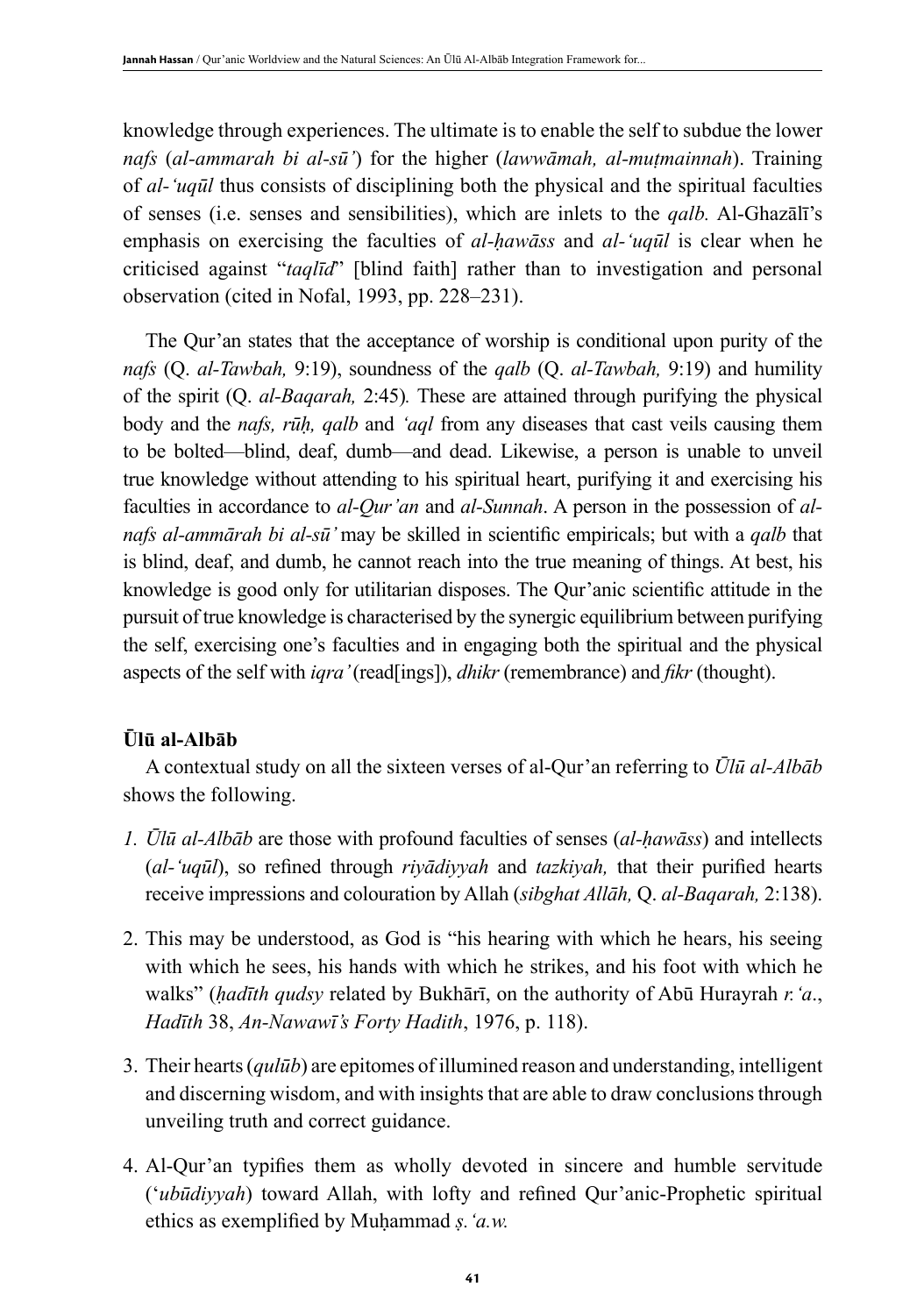- 5. They exert their faculties in listening to, seeing, observing, thinking, pondering and contemplating upon Signs of *Allah* in al-Qur'an and in the cosmos to arrive at deep understanding of them both inductively and deductively.
- 6. They are steadfast in verifying their understanding through further empirical proofs and observations without superstition, baseless assumption and speculation or blind imitation.
- 7. With a deep sense of *taqwā* [awareness of God], *shukr* [gratitude], *tawāḍu'*, [humility] and execution of the highest form of *'ubūdiyyah* to Allah, they ceaselessly strive (*jihād*) in bringing themselves and others nearer to understanding His Signs, in knowing the Lord of the Universe (*ma'rifah*) and in becoming closer (*taqarrub*) to Him.
- 8. They exert themselves in selfless service to humanity through their responsibilities, profession, trade and craft to the best of their ability (*itqān*) and in the best manner possible (*iḥsān*).
- 9. In so doing, they may emerge as scholars (*'ulamā'*) who, through a life of vicegerency (*khilāfah)*, promote prosperity in nature (*'imārat al-kawn*) while safeguarding its sanctity of balance and spread mercy and goodness to all *(rahmatan lī al-'ālamīn)*. They are as what al-Qur'an addresses, *"Innamā yakhsha Allāha min 'ibādihī al-'ulamā' – Those truly fear Allah among His servants who have knowledge"* (Q. *Fāṭir,* 35:28).

In a very tight nutshell, constant *dhikr* [awareness and remembrance of] Allah and unfailing *fikr* [engagement of the mind in intellection], while continuously engaging in *iqra'* [reading, observing and contemplating] of God's creations *–* in the cosmos, in society, in human history and in the body – are the traits of the integrated personalities that al-Qur'an addresses favourably as *Ūlū al-Albāb.*

Seest thou not that Allah sends down rain from the sky, and leads it through springs in the earth? Then He causes to grow, therewith, produce of various colours: then it withers; thou wilt see it grow yellow; then He makes it dry up and crumble away. Truly, in this, is a Message of remembrance to men of understanding (Q. *al-Zumar,* 39:21).

## **An** *Ūlū Al-Albāb* **Framework for Integrating the Qur'anic Worldview and the Natural Sciences for Islamic Secondary Schools**

With a three-step methodology of (i) identification, (ii) purification, and (iii) beautification and enrichment, this framework comprises a three-dimensional construction:

- *I. Al-Taṣawwur al-Qur'ānῑ* [the Worldview of the Qur'an]*,*
- *II. Al-Turāth al-'Ilm fī al-Islām* [Islamic Civilisational Legacy and Knowledge Tradition] and
- *III.Al-Mulā'imah* [Relevance].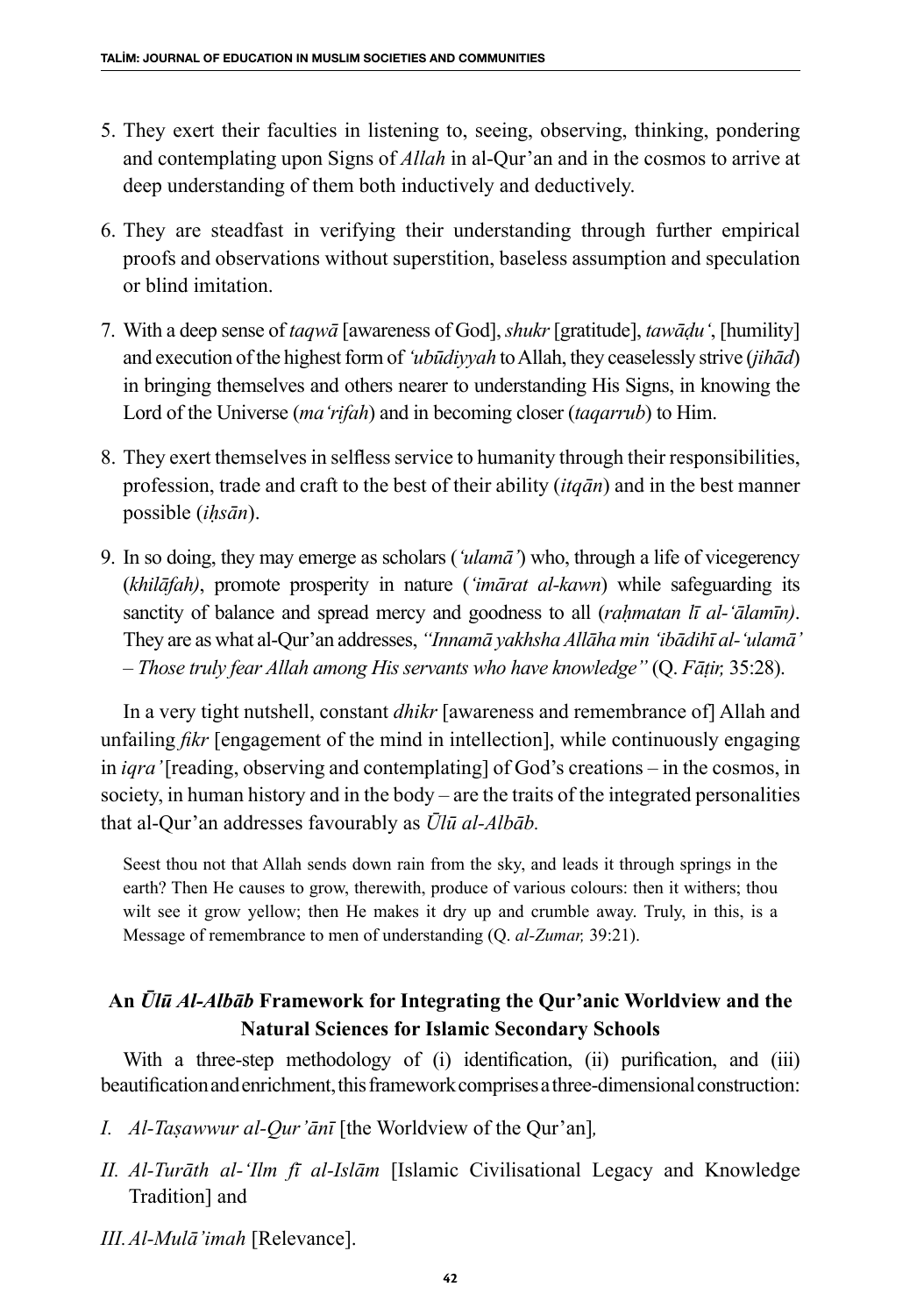## *Al-Taṣawwur al-Qur'anī* **[The Worldview of The Qur'an]**

The Qur'anic worldview forms the fundamental premise and fashions the underlying spirit, through which the curricula

- i. View Allah's cosmos with the servitude, humility, acknowledgement, appreciation, gratitude, literacy, awareness, responsibility, activism, ethicality, accountability and the *qalb* of *Ūlū al-Albāb.*
- ii. Endeavour to "read" cosmic phenomena, which are *Āyāt Allah* in His Open Book of nature, and to engage actively toward a deeper and holistic understanding of the cosmos, guided by the study of *Āyāt Allāh* in the Qur'an.
- iii. Identify, and then weed out or reposition, realign, redefine and correct any concept conventional in Western modern science that is injurious or detrimental to the Qur'anic theology, ontology, cosmology, epistemology, anthropology, axiology and eschatology.
- iv. Focus on the threefold relationship, whilst placing realities in the balance of criterion of the ideals:



*Figure 1.* A simplified schematic representation of an integrated framework toward the construction of the natural sciences curricula and textbooks for Islamic secondary schools. The model is based on a synthesis of al-Ghazālī's discourse on the *qalb* and the Ūlū al-Albāb notion of the Qur'an.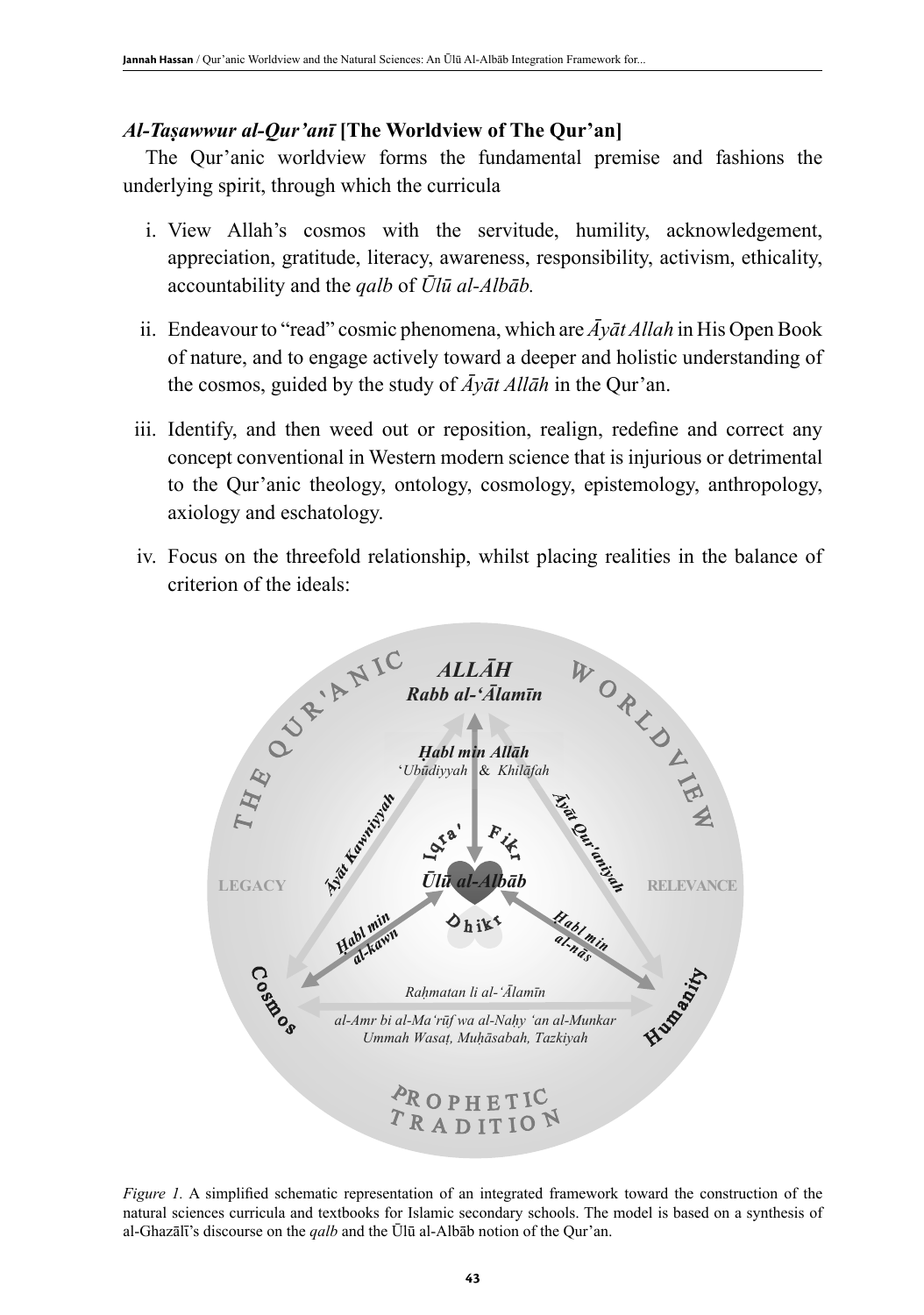- *a. Ḥabl min Allāh* [humanity with Allah] comprising '*ubūdiyyah* [servitude] and *khilāfah* [vicegerency],
- *b. Ḥabl min al-nās* [humanity with itself ] comprising *muḥāsabah* [self accountability], tazkiyyah [purification], al-amr bi al-ma 'rūf wa al-nahy 'an al*munkar* [promotion of virtue and prevention of vice]*, ummah wasaṭ* [a global Muslim society that upholds excellence, rightful balance and justice], and
- *c. Ḥabl min al-kawn* [humanity with the Cosmos] comprising *raḥmatan li al- 'ālamīn* [mercy to all the worlds].
- v. Enrich the subject matter of the natural sciences with relevant Qur'anic verses and concepts that pertain to the above elements of the Qur'anic worldview (as detailed in iii) and supplement them with relevant *ahādīth*, in line with the above spirit.

## *Al-Turāth al-'Ilm fī al-Islām* **[The Knowledge Legacy in Islam]**

The curricula serve to revive and resume the civilisational legacy and knowledge tradition in Islam:

- i. The study and pursuit of the natural sciences as a revival and continuation of the Islamic knowledge tradition.
- ii. An obligatory endeavour that helps humanity in becoming closer to Allah and earning His pleasure.
- iii. Identifying errors in historical facts associated with certain scientific theories, laws and notable scientific figures.
- iv. Correcting the above with proven data and relevant Islamic civilizational legacy (*turāth al-ḥaḍārat al-Islāmiyyah*).
- v. Enriching the body of knowledge with contributions and legacies of great Muslim scientists of the past.
- vi. Creating awareness of the place held by the natural sciences in the greater civilizational scheme of things.

## *Al-Mulā'imah* **[Relevance]**

The curricula aim to:

- i. Provide relevance of the natural sciences to students' daily life as Muslims.
- ii. Spark interest and a better appreciation of the natural sciences, so that students may become self-initiated learners.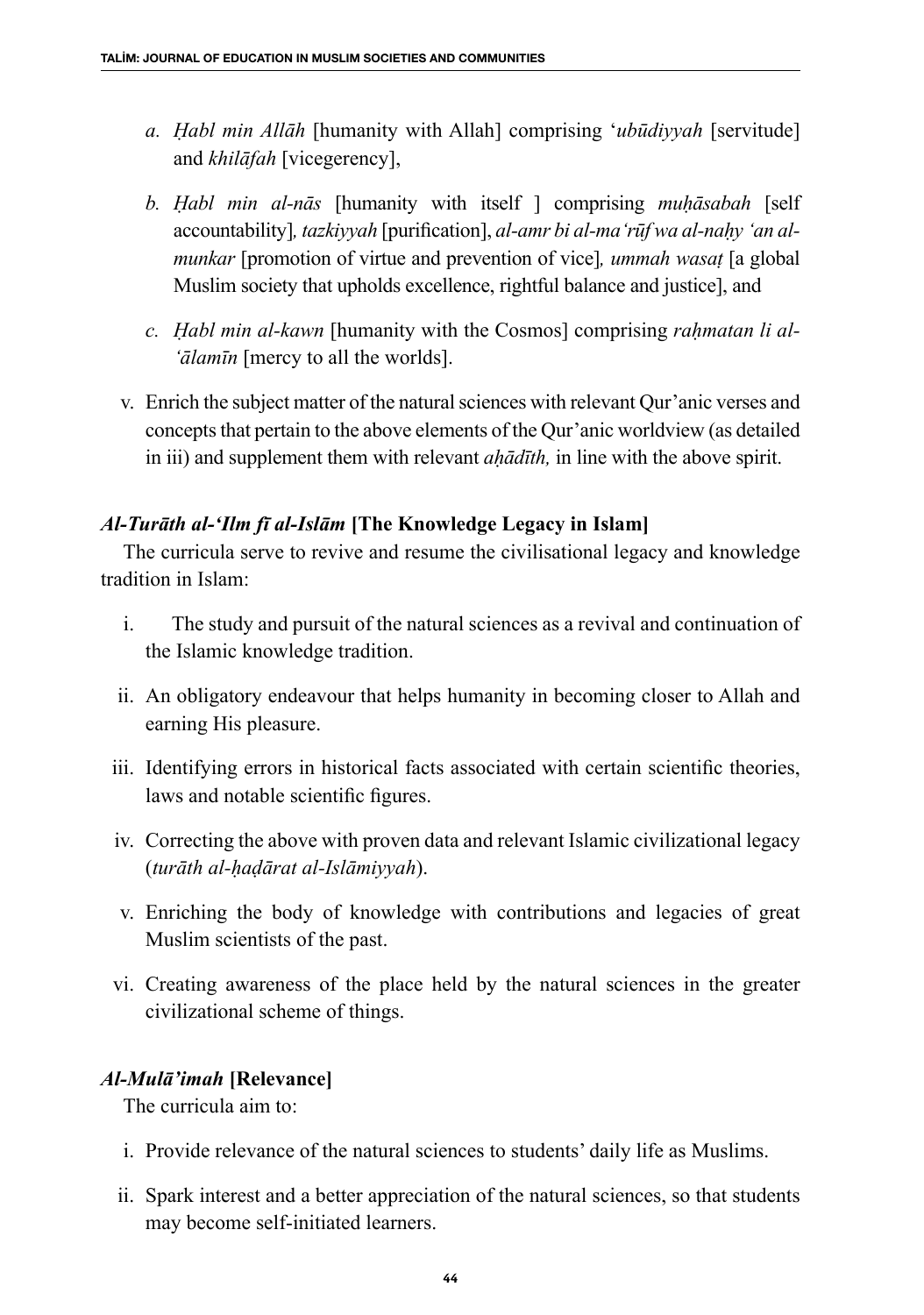- iii. Bring contemporaneous relevance (*mu'āṣarah*) of al-Qur'an to students of science
- iv. Make the verses of al-Qur'an 'come alive' in the hearts of students through constant reflections on the cosmos and remembrance of Allah*.*
- v. Motivate Muslim students to build an affinity with the natural sciences and to become future scientists to develop the Muslim *ummah*.
- vi. Create awareness for learning science as a personal religious obligation (*farḍ)*  and its endeavour in society as a communal religious obligation (*farḍ kifāyah*)*.*
- vii. Facilitate teaching and learning in particular, and education in general towards producing *Tawḥīdic* inspired scientists and scientific minds who with reference to the Qur'an, study *Āyāt* of Allah in the open book of Nature (*Āyāt Allāh al-Kawniyyah*).
- viii. To empower Islamic religious schools in producing Muslim students with *Tawḥīdic* inspired scientific minds, and Qur'anic attitude and activism.

Figure 1 represents, in a very simplified fashion, the framework described.

#### **Conclusion**

Project *N.S.W.V.Q.* (Natural Science from the Worldview of the Qur'an) has managed to publish its first and most important product, *Natural Science from the Worldview of the Qur'an: An Introduction.* The three-volume work is a reference or a supplementary textbook for biology, chemistry and physics, intended for use in Islamic secondary schools, as well as by science educators and the public. The science subject matter is based on the commonality of Malaysian, Indonesian, Cambridge, Bruneian, Singaporean, Filipino, Canadian and American middle and high-school curricula and syllabi. *N.S.W.V.Q.* is written in a fashion that veers away from the conventional. It presents the subject matter of biology, chemistry and physics in integrated themes. Throughout the three volumes, the subject matters of science are discreetly presented from Qur'anic theology, epistemology, cosmology, ontology, anthropology, axiology and eschatology. This involves holistic repositioning, reinterpreting and reorienting certain conventional aspects of Western modern science, whereby humanity's relationship with God, with itself and with the cosmos form the main constructs. Interwoven into the text are corrections of historical facts on scientific and technological developments, based on verified findings on the legacies of Muslim scholars, thinkers and scientists of the golden Islamic age. There are many instances whereby pressing issues of cosmological, ontological and axiological significances are juxtaposed with the current state of the environment to prompt readers into tracing the sources of the problems and to find sustainable solutions based on Qur'anic premises. Despite the limitations of our study, the model supplementary reference textbook, which is written based on the *Ūlū al-*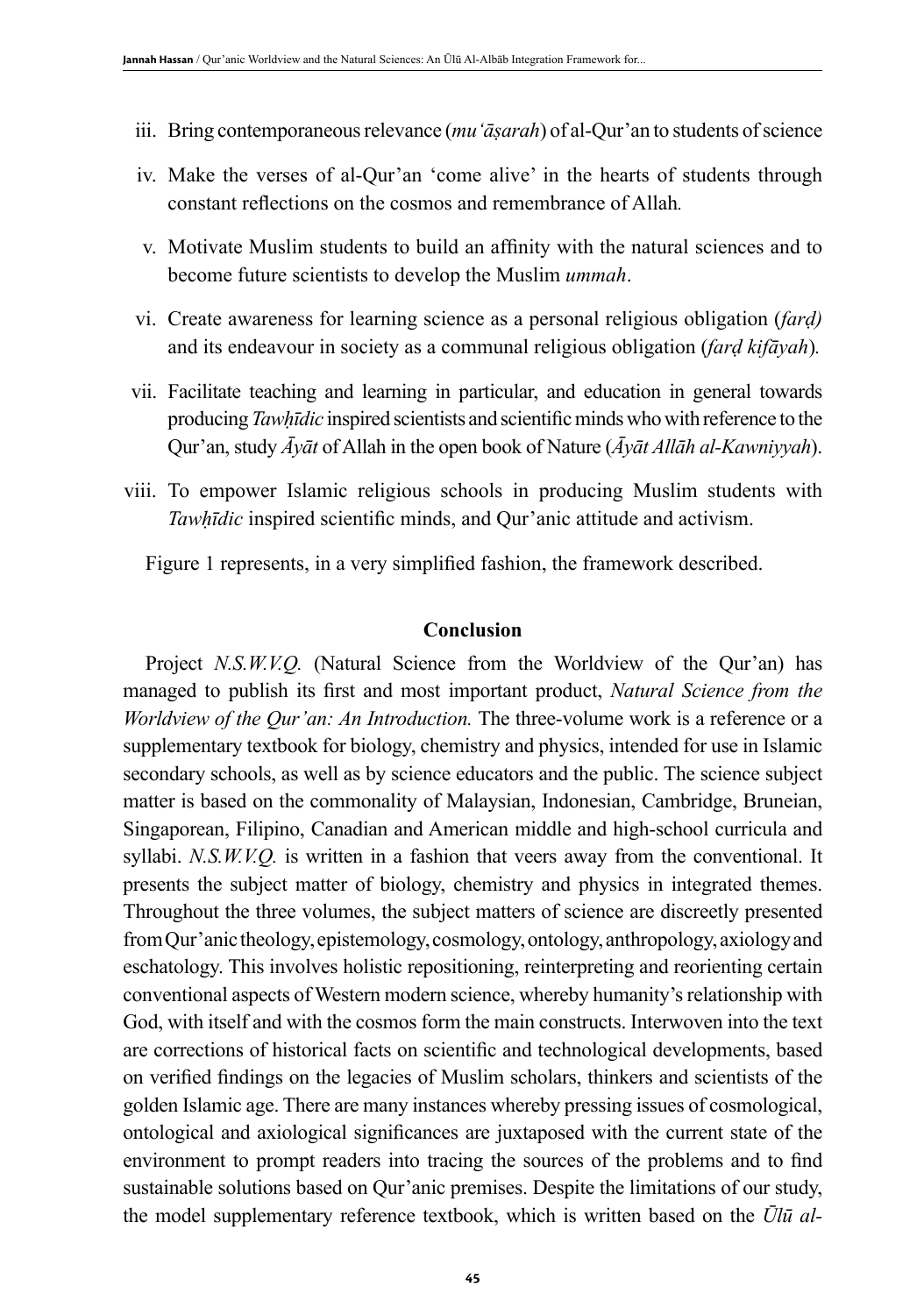*Albāb* three-dimensional integration framework is suitable for Islamic secondary education not only in Malaysia, but also in other countries, as long as English is a medium of instruction.

The *Ūlū al-Albāb* three-dimensional integration framework itself is designed from an *ummatic* and Islamic civilisational stance. As it is based on the knowledge and scientific culture of the Qur'an, the framework is deemed suitable and useful for any Islamic secondary school in the Muslim world, transcending language barriers, provided that the framework is accurately translated into the respective languages. It is our vision and hope that the framework and its Islamically integrated model reference textbook for the natural sciences shall fill the void that is so distinctly felt and witnessed in Islamic secondary education of the countries that we visited. Moreover, they shall be an impetus for further research and works that address the need for real, correct, accurate and substantive integration of the Qur'anic worldview and the natural sciences for use at all education levels throughout the Muslim world. This is a small step toward reestablishing the natural sciences as a field of study that is truly based on the *Tawhīdic* worldview of the Qur'an as was the case during the Golden Age of Islam.

In truth, al-Qur'an prescribes the very scientific attitude and worldview that the world of today needs, in lieu of global humanitarian crises, decaying sustainability of the environment and the collapse of civilisational integrity resulting from fundamental systemic failures of modern and post-modern premises and structures. The *ummah* must move away from her current trajectory of mimicking worldviews alien to the holistic and integrative nature of the Qur'an, of the humankind and of all creations. For it is this trajectory that is tearing the *ummah* apart into shards that cannot even manage to sustain its survival, let alone allow it to stand as *al-ummatan wasaṭa* [the most justly balanced] (Q. *al-Baqarah,* 2:143) and as *khaira ummah* [the best community] (Q. *Ᾱl 'Imrān,*  3:110), offering the world solutions that are *raḥmatan li al-'ālamīn* [a mercy to the Universe] (Q. *al-Anbiyā',* 21:107). It is indeed a religious obligation and responsibility of Muslims, being those with direct faithful and intimate access to the Qur'anic criterion and guidance, to provide an answer. The *Ūlū al-Albāb* framework toward integrating the Qur'anic worldview and the natural sciences for Islamic secondary school is our humble attempt at addressing the long wait for fully integrated science curricula and literature for use in formal instructions. This is a small step toward the Qur'anic and *Sunnatic* ideals. Our future plans include the production of a *N.S.W.V.Q*. teachers' guide, teachers' training programs, workshops and talks to secondary school students, as well as the production of subject and grade-level specific *N.S.W.V.Q.* textbooks; *in shā' Allāh* [God willing]*.*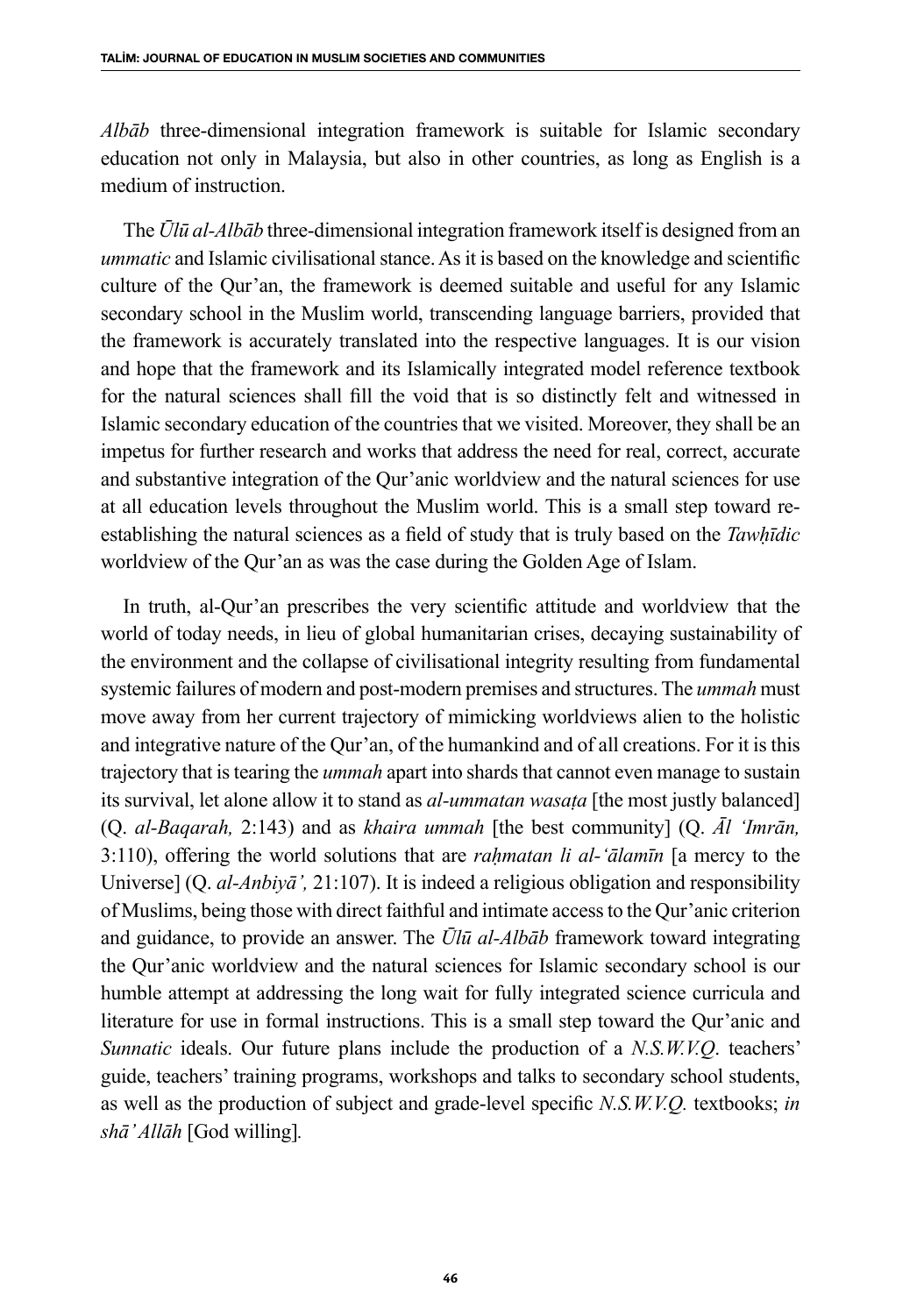## **Acknowledgements**

The above project, entitled "Towards a Malaysian Model of Reformed Islamic Religious Education Based on the Integration of Science and the Worldview of the Qur'an: Production of a Secondary School Textbook on Science from the Worldview of the Qur'an" is chaired by Distinguished Professor Tan Sri Dr. M. Kamal Hassan. It spanned from October 2011 to March 2015, bearing its first fruit, M. Kamal Hassan (Chief. Ed.), *Natural Science from the Worldview of the Qur'an: An Introduction,*  volumes 1, 2 and 3, (Kuala Lumpur, ITBM, 2018). The present author is the Project Coordinator, administrator, planner and an active member of the research group, from the project's initiation to its completion. She is also the General Editor and the Chemistry Author. We thank the Ministry of Higher Education Malaysia for funding the project, from the research phase down to the production of the manuscript. We also thank the Malaysian Institute of Translation and Books for working closely with the *N.S.W.V.Q.* team, particularly with the author of this article, in her capacity as the Project Coordinator and General Editor, from the early phases of the project to late in 2017, and in financing the publication of the three-volume work.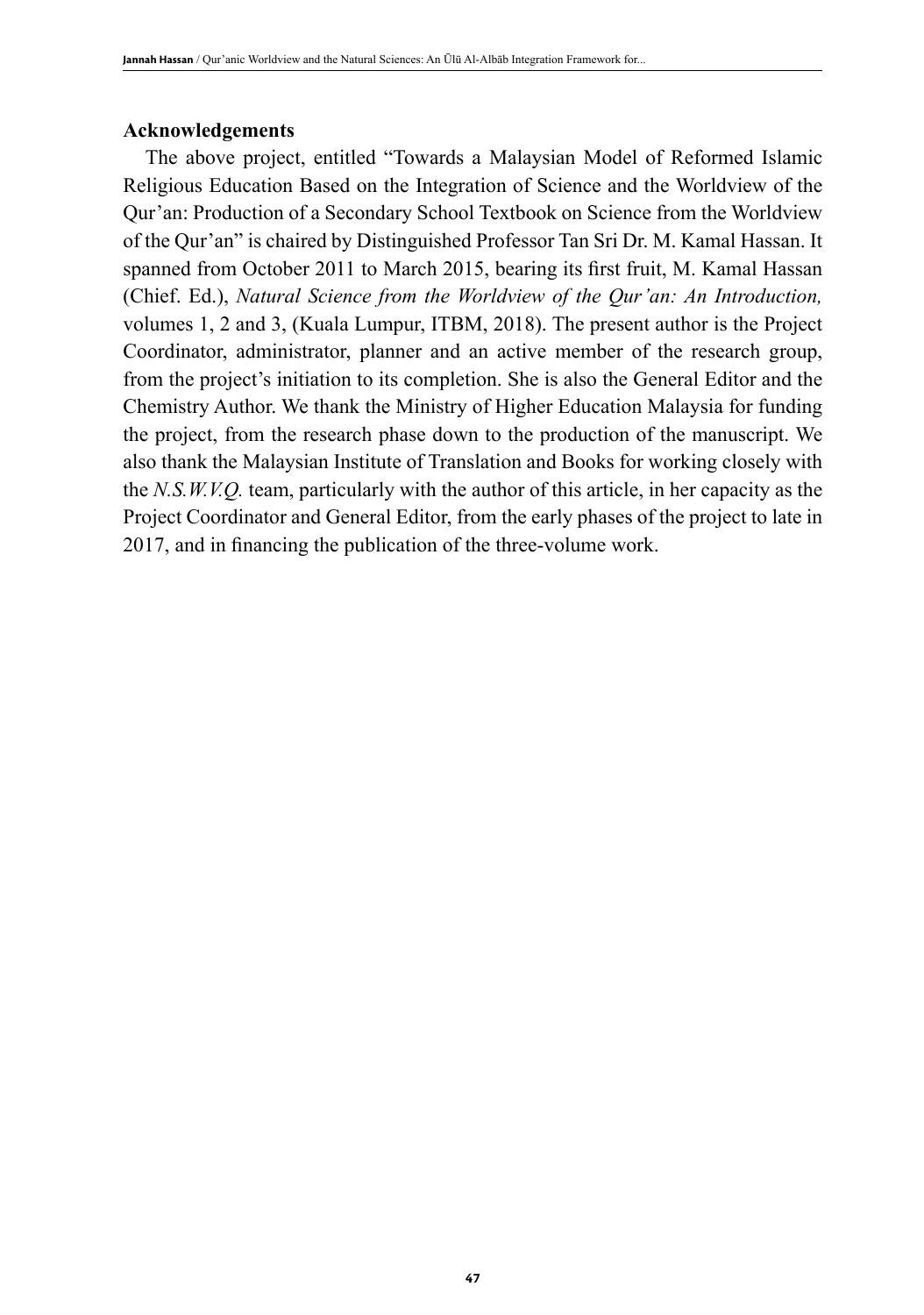)جمعية الطالب الخريجين من مدارس األئمة والخطباء الثانوية( **ÖNDER** 2018 © حقوق النشر **http://talimdergisi.com/ar** يونيو 2018 2(1)

**ّ الملخص الموسع**

# **النظرة القرآنية العالمية وعلوم الطبيعة: إطارعمل أولو األلباب المتكامل للمدارس الثانوية اإلسالمية**

#### Nur Jannah Hassan

#### **المــلـــخــــص**

تضع هذه المقالة مفاهيم أولي الألباب ونقاء القلب معًا في إطار واحدلدمجه مع علوم الطبيعة من النظر ة القرءانية العالمية. وهذا الإطار يطبق طريقة من ثلاث خطوات وهي (أ) التعرف (ب) التنقية (ج) التجميل والإثراء. تتكون هذه الطريقة من بناء ثلاثي الأبعاد يشمل: (١) التصور القرآني الذي يشكل المبدأ الشامل، )٢( إحياء التراث العلمي في اإلسالم، )٣( تحقيق المالئمة لتطبيق القرآن في دراسة علوم الطبيعة والعكس صحيح. كما يرتكز هذا الإطار كذلك على علاقات إنسانية ثلاثية الجوانب وهي: العلاقة مع الله والعلاقة مع الناس والعلاقة مع الكون. وهذا الدمج سيكون قادرًا على معالجة الصراعات والخلافات واستعادة التوازن على المدى الطويل، ليس في داخل الشخص المسلم واألمة المسلمة فقط ولكنه سيجلب كذلك الخير الدائم لإلنسانية بشكل عام والمناطق التي يعيشون فيها. لقد انتهت المقالة بذكر مشروع علوم الطبيعة من النظرة القرآنية العالمية والذي نشر ثالثة أعداد بنصوص مرجعية في علم األحياء والكيمياء والفيزياء للمدارس الإسلامية الثانوية ألا وهي: محمد كمال حسن (مدير التحرير)، علوم الطبيعة من النظرة القرآنية العالمية: مقدمة، )كوااللمبور:المعهد العالي للترجمة والكتب بماليزيا، ٨١٠٢( لتقديم كتابات كاملة عن الموضوعات المذكورة.

#### **الكلمات المفتاحية**

التوحيد • النظرة القرآنية العالمية • الدمج، العلم الغربي الحديث • أولو األلباب

**المقالة بهذه لالستشهاد :** Jannah Hassan, N. (2018). Qur'anic worldview and the natural sciences: An ūlū al-albāb integration النظرة القرآنية العالمية وعلوم الطبيعة: إطارعمل أولو الألباب المتكامل للمدارس الثانوية] framework for Islamic secondary schools اإلسالمية[. *Talim: Journal of Education in Muslim Societies and Communıities, 2,* 23–52. **المقالة لهذه االلكتروني الرابط:** http://dx.doi.org/10.12738/talim.2018.1.0103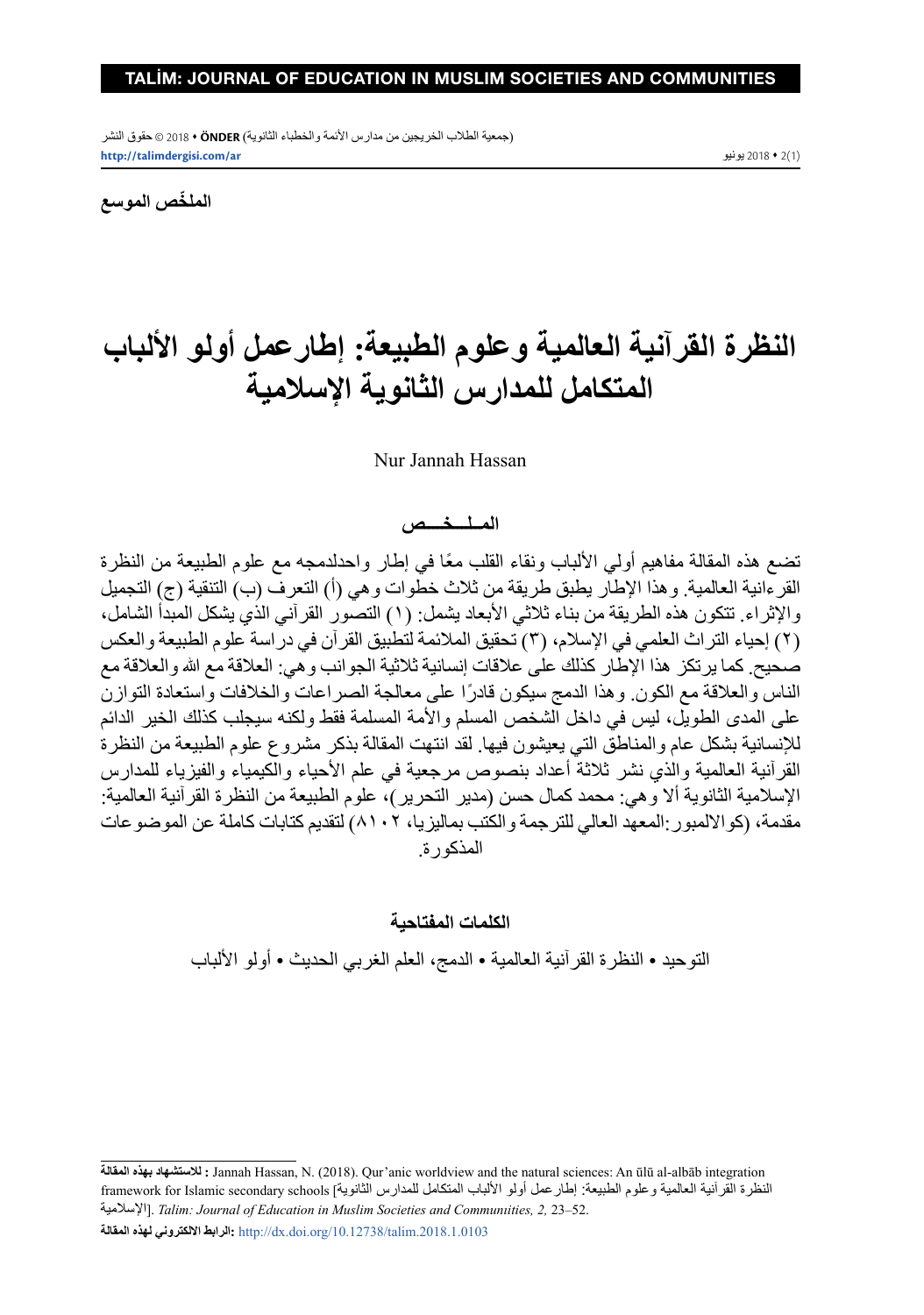إن مشكلة االندماج في تعليم المسلمين كان أحد المشاكل الكبيرة منذ فترة ما بعد االستعمار مما ترك األمة اإلسالمية تعاني من إرث من التعليم الضعيف. لقد أدي الضعف الداخلي واالستعمار والحداثة وما بعدها إلى إحداث عدم انسجام في الذات وفي الأسرة والمجتمع والبيئة. لقد فتحت التوجهات العصرية بعد فترة الحداثة الفرصة لظهور بدائل غير مألوفة كخيارات. إن مكانة العلم والتكنولوجيا في بناء األمة هو أمر ال جدال فيه على اإلطالق. ولكن بدون ثقافة علمية سليمة وفهم ونشر وإحداث تطويرات أصلية وتنافسية في التكنولوجيا فإن الدولة ستظل دولة مستهلكة وستكون عرضة لتالعب القوي األخرى الموجودة في العالم. وعلى نطاق أوسع فإن الثقافة العلمية السليمة يجب أن تكون هي روح وجود أمة إسالمية واعية وفعالة. وهذه الثقافة هي الثقافة التي يتحلي بها من وصفهم القرآن بأنهم أولو الألباب (وهم من يتحلون بفكر وعقل راق). ويقف التاريخ شاهدًا على التأثيرات التي يحدثها العلم والتكنولوجيا وخاصة طبيعة الأسس الفلسفية التي أحدثتها على اإلنسانية. إن تربية هذا الشباب المسلم وتطوير وعيهم وعقولهم العلمية القوية على النظرة العالمية للقرآن يعتبر أمرًا بالغ الأهمية لأن مستقبل الأمة الإسلامية سيقع على عاتق هؤلاء الشباب.

وعلى الرغم من كثرة المؤلفات التي تؤكد الحاجة إلى توفير تعليم أكثر تكامًل وبالنسبة للعلوم اإلسالمية فقد اكتشفنا من خالل مراجعتنا المستفيضة للمؤلفات المتاحة عدم وجود دراسات كبيرة في مجال دمج عناصر النظرة العالمية القرآنية في مناهج تدريس علوم الطبيعة للمدارس الثانوية. وفي خالل الفترة من عام ٠١٠٢ وحتى عام ٣١٠٢ فقد قمنا بزيارة اثني عشر مدرسة ثانوية إسالمية في ماليزيا واثني عشر مدرسة في إندونيسيا وخمسة مدارس في جنوب تايلاند ومدرسة واحدة على الأقل في كل من بروني وسنغافورة ومينداناو وأونتاريو في كندا. وقد وجدنا من خالل مالحظاتنا ومقابالتنا مع المعلمين وأعضاء مجلس اإلدارة والطالب واآلباء في المدارس التي قمنا بزيارتها وكذلك من خالل تحليالتنا لعدد كبير من المناهج والمقررات والمراجع )باللغة الماليزية واإلندونيسية والتايالندية واإلنجليزية والمنشورة في البلدان التي ذكرناها وفي المملكة المتحدة في الفترة من ٢٠٠٢ وحتى ٥١٠٢( والتي قمنا بجمعها من المدارس التي زرناها فقد أظهر كل ذلك نسبة ً ضئيلة جدا من دمج المفهوم العالمي القرآني في عملية تعليم وتدريس علوم الطبيعة أو في المناهج والمقررات والمراجع الخاصة بتعليم علوم الطبيعة إن مقررات المدارس الثانوية لتعليم علوم الطبيعة ومراجعها كذلك تعتمد على النموذج الغربي العصري المعتاد من المذهب الطبيعي والفلسفي والميكانيكي الذي يستبعد اإلله - عز وجل - من دراسة الطبيعة واإلنسان والكون.

تقدم هذه المقالة باختصار أربعة أسس رئيسية لأهمية دمج النظرة العالمية القرآنية في علوم الطبيعة وهي: (أ) التعاليم الموجودة في القرآن، (ب) تجاهل الكثير من الأسس المخالفة ً في العلم الحديث، (ج) النظرة الطبيعية والفلسفية والميكانيكية للعلم الحديث والانتقادات الغربية عليها، (د) الوضع المعاصر لإلنسانية والبيئة التي نتجت بطريقة مباشرة أو غير مباشرة من مثل هذه العلوم. توضح هذه المقالة العناصر الأساسية للنظرة العالمية القرآنية فيما يتعلق بدراسات الطبيعة وعلى وجه التحديد مفهوم قراءة آيات الله في كل من القرآن وفي هذا الكون المفتوح وتناقش المقالة دور قدرات الحواس والعقل في فهم هذه اآليات. فعلى الرغم من ذلك فقد تمت اإلشارة في المناقشات إلى كل من - ليس على سبيل التحديد - علم ما وراء الطبيعة القرآني وعلوم اإللهيات والكون واإلنسان ونظرية المعرفة والغائية وعلم القيم وعلم األخرويات. وهذه هي مفاهيم العبودية والخلافة الإنسانية وتدبير الله وتقديره وتسخيره للكون.

وقد أكد عدد من العلماء والشخصيات العامة المعاصرة من المسلمين وغير المسلمين علي الحاجة إلى إيجاد حل إيماني توحيدي. ومن بين هؤالء مقال هانس كونج الذي أكد أن هذا األمر هو مهمة المسلمين والمسيحيين. وفي الالحقة حول العلم الغربي المعاصر فقد ناقشت المقالة باختصار العديد من المشكالت التي تحتاج إلى تصحيح وإعادة تفسير وأو إعادة توجيه. والشيء األكثر أهمية هو انفصال العلوم العصرية عن اإلله وابتعادها أكثر عن مفهوم توحيد اإلله وهو ما يعتبر سبب جميع المشكالت المترتبة على ذلك مثل أفكار الطبيعة غير المخلوقة وغير القابلة للتلف المادي والطاقة وطبيعة الخلق والطبيعة اإلنسانية. ومن بين الأمور التي تم مناقشتها هي الأمور ذات الأهمية.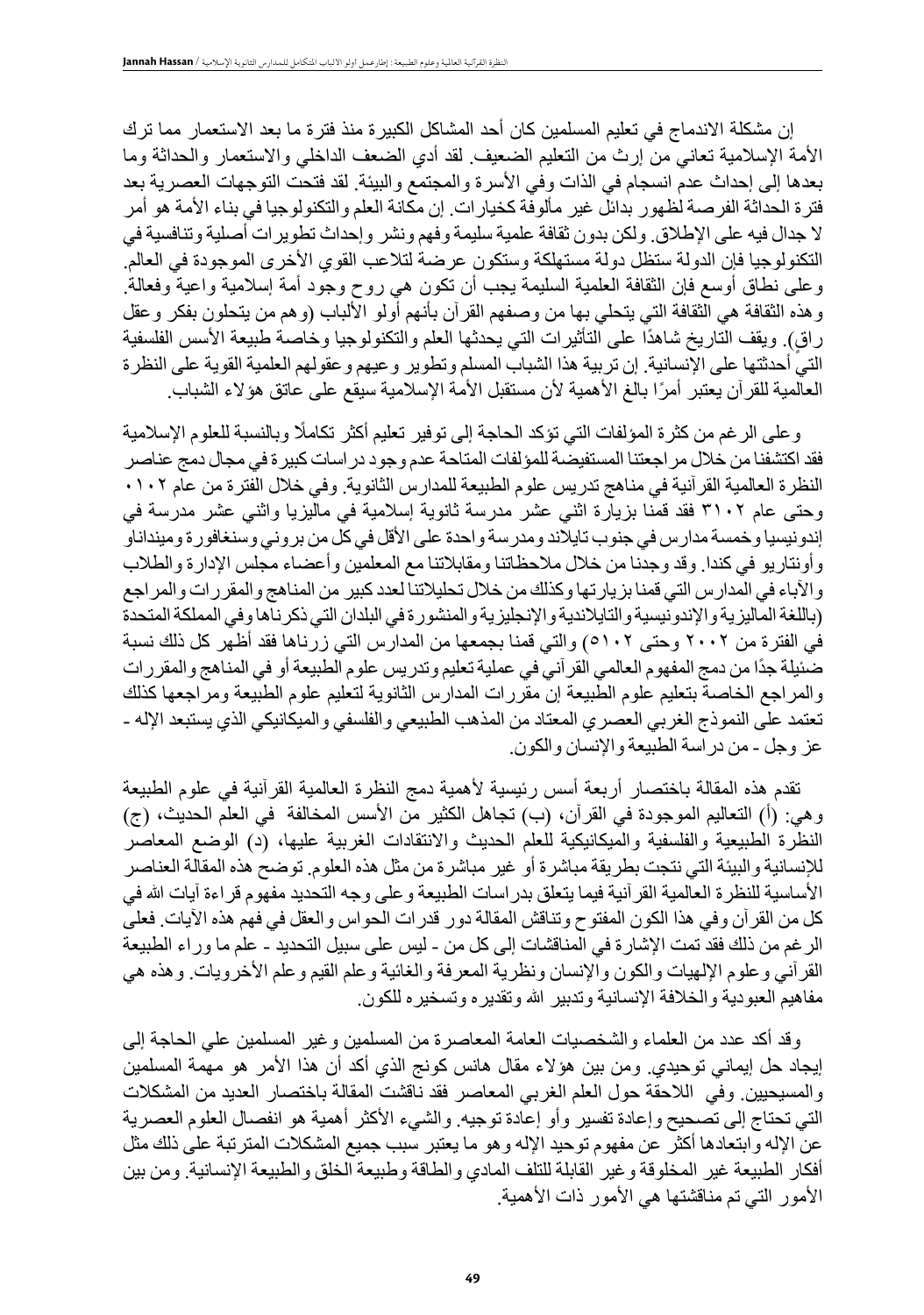تقدم هذه المقالة نموذجًا قرءانيًا لتدريس وتعليم علوم الطبيعة بناءً على مفهوم «اولو الألباب» المذكور في القرآن وذلك الستخدام هذا النموذج في مدارس التعليم الثانوي والذي تخضع فيه جوانب معينة من علوم الطبيعة إلعادة تصحيح وتفسير وتوجيه حكيم وشامل في بنودها والتي تتوافق بشكل طبيعي مع النظرة القرآنية العالمية. وعلى الرغم من أن القيود المادية التي واجهت هذه المقالة والتي تحول دون تقديم تغطية شاملة عن الجوانب السابقة إلا أننا قد ناقشنا عددًا منها باختصار . تشير المقالة إلى أن هذه الطريقة ليست طريقة جديدة بالكامل. حيث تعتبر إعادة التصحيح والتفسير والتوجيه مثاُل ً معاصرا لما قام به المسلمون ً األوائل عندما قاموا بدراسة المؤلفات القديمة بناء على الخصائص القرآنية وقد طوروا بنجاح ثقافة قرآنية عظيمة من العلوم التي أصبحت أحد أبرز عالمات الحضارة اإلسالمية. تحذر المقالة من الطرق الجزئية الشائعة في محاولة دمج هذا النموذج والتي تعتبر طرقًا خاطئة. وقد استخدمنا في بناء هذا النموذج طريقة اإلمام الغزالي وحديثه عن القلب. حيث ذكر أن القلب هو شيء روحي، عبارة عن تناغم عضوي بين الروح والنفس والعقل والقلب نفسه. لقد اعتبر الغزالي حالة القلب كمركز الكتساب المعرفة وكشف الحقيقة وتحديد قيمة ومسار العمل. وبالتالي فإن القلب يحتاج إلى تصفية.

#### **Kayankça/References/المراجع**

- 'Alī, 'A. Y. (1992). *The Holy Qur'an: Translation and commentary*. Brentwood, MD: Amana Corp.
- "Mechanism". (n.d.). Retrieved October 8, 2014 from http://www.newworldencyclopedia.org/ entry/Mechanism\_(philosophy)
- "Naturalism". (2014, December). *In New World Encyclopedia.* Retrieved April 1, 2016 from http:// www.newworldencyclopedia.org/entry/Naturalism
- "Naturalism". (2014, December). Retrieved April 1, 2016 from http://www.newworldencyclopedia. org/entry/Naturalism\_(Philosophy)#Methodological\_Naturalism\_and\_Science
- "Ocean Trash Plaguing Our Sea". (2015, May 31). *In Ocean Portal.* Smithsonian National Museum of Natural History. Retrieved March 8, 2015 from http://ocean.si.edu/ocean-news/ocean-trashplaguing-our-sea
- "Positivism". (n.d.). Retrieved October 8, 2010 from http://www.britannica.com/EBchecked/ topic/471865/positivism
- Akdoğan, C. (2008). *Science in Islam and the West.* Kuala Lumpur: ISTAC, IIUM.
- Al Fārūqī, I. R. (1982). *Al Tawḥīd: Its implications for though and life.* Herndon, VA: IIIT.
- Al Fārūqī, I. R., & Al Fārūqī, L. L. (1986). *The cultural atlas of Islam.* New York & London: Macmillan.
- Alexander, R., & Numbers, R. L. (2010). *Biology and ideology from Descartes to Dawkins.* Chicago & London: University of Chicago Press.
- Al-Ghazali. (2000). *The incoherence of the philosophers* (M. E. Marmura, Trans.). Utah: Bringham Young University Press.
- Al-Ghazali. (2007/2013). *Wonders of the heart* (W. J. Skellie, Trans.). Petaling Jaya: Islamic Book Trust.
- Al-Ghazali. (2009). *The book of knowledge.* (N. A. Faris, Trans.). Petaling Jaya: Islamic Book Trust.
- Al-Nawawi. (1976). *An-Nawawī's forty hadith* (E. Ibrahim & D. Johnson-Davies, Trans.). Damascus: The Koran Publishing House.
- Ansari, M. F. R. (2001). *The Qur'anic foundations and structure of Muslim society* (Vol 1). Kuala Lumpur: Islamic Book Trust.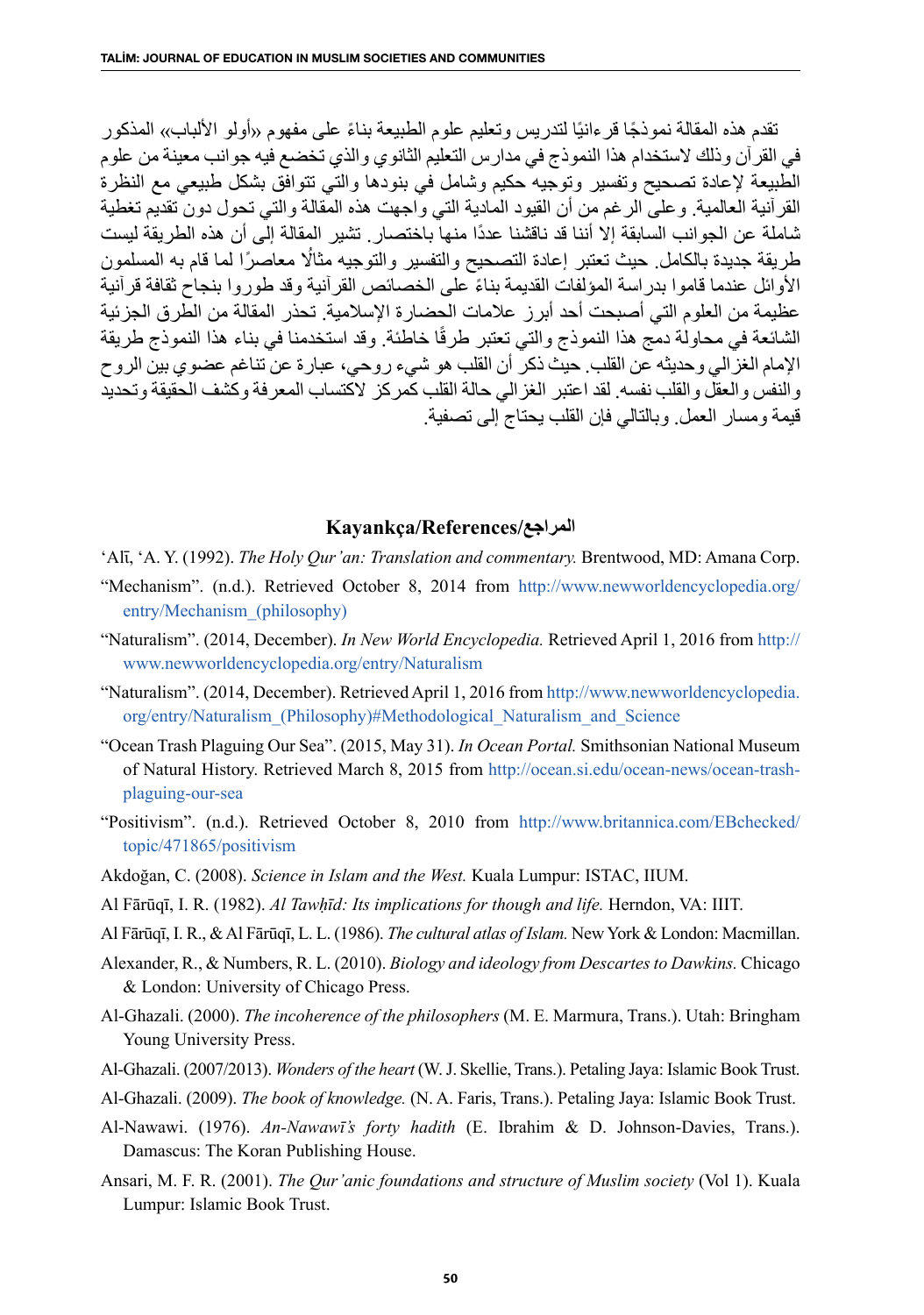- Ashraf, S. A., & Hussain, S. S. (1979). *Crisis in Muslim education.* Jeddah: Hodder & Stoughton, King Abdulaziz University.
- Atiyeh, G. N. (1966). *Rasā'il al-Kindī al-Falsafiyah. Rawalpindi:* Islamic Research Institute.
- Azra, A. (2011, April). *Reforms in Islamic education: A global perspective seen from the Indonesian Case.* Paper presented at the International Conference on Reforms in Islamic Education, UK: University of Cambridge. Retrieved April 7, 2012 from www.cis.cam.ac.uk
- Bacon, F. (2000). *Cambridge text in the history of philosophy: The new Organon* (L. Jardine & M. Silverthorne, Ed.). Cambridge: Cambridge University Press.
- Bakar. (2008). *Tawhid and science: Islamic perspectives on religion and science.* Shah Alam: Arah Publications.
- Bennabi, M. (2003). *Abderrahman Benamara.* Colonisabilité. Alger: Dar el-Hadhara.
- Collins, F. S. (2006). *The language of God: A scientist presents evidence for belief.* New York: Free Press.
- Cooke, S. (n.d.). Why UN climate agreements fail. *Global Research: Centre for Research on Globalisation.* Retrieved December 3, 2012 from http://www.globalresearch.ca/why-unclimate-agreements-fail/5313881
- Dewitt, R. (2004). Worldviews: *An introduction to the history and philosophy of science.* London: Blackwell Publishing.
- Freely, J. (2011). *Light from the East: How the science of Medieval Islam helped to shape the Western world.* New York: I.B. Tauris & Co. Ltd.
- Golshani, M. (1989). *Philosophy of science from the Qur'anic perspective.* In Toward Islamization of Disciplines (pp. 73–92). Herndon, Virginia: IIIT.
- Golshani, M. (1997). The Holy *Quran and the sciences of nature.* Bringhamton University: Global Publications.
- Grant, R. (2009, April 24). *Drowning in plastic: The great pacific garbage patch is twice the size of France.* The Telegraph. Retrieved March 8, 2016 from http://www.telegraph.co.uk/news/earth/ environment/5208645/Drowning- in- plastic -The-Great-Pacific-Garbage-Patch-is-twice-thesize-of-France.html
- Hassan, M. K. (1980). *Integration of Islamic values in science and technology education in the context of national development: A challenge to Muslim decision-makers and educators in Malaysia.* Paper presented at the International Conference on The Role of Universities in Developing Nations.
- Hassan, M. K. (1981). *The implications of science and technology education and development on Islamic values.* Environmental Education and Research in Indonesian Universities, Maruzen Asia.
- Hassan, M. K. (Ed.). (2018). *Natural science from the worldview of the Qur'an: An introduction.*  Kuala Lumpur: ITBM.
- Hawkings, S., & Mlodinow, L. (2010). *The grand design: New answers to the ultimate questions of life.* London: Bantam Press.
- Kaplan, S. (2016, January 20). *By 2050, there will be more plastic than fish in the world's oceans, study says.* The Washington Post. Retrieved March 9, 2016 from https://www.washingtonpost. com/news/morning-mix/wp/2016/01/20/by-2050-there-will-be-more-plastic-than-fish-in-theworlds-oceans-study-says/
- Kartanegara, M. (2008). Secularization of science and its Islamic answer. In A. Baharudin (Ed.), Islamic science and the contemporary world: Islamic science in contemporary education. Kuala Lumpur: ISTAC.